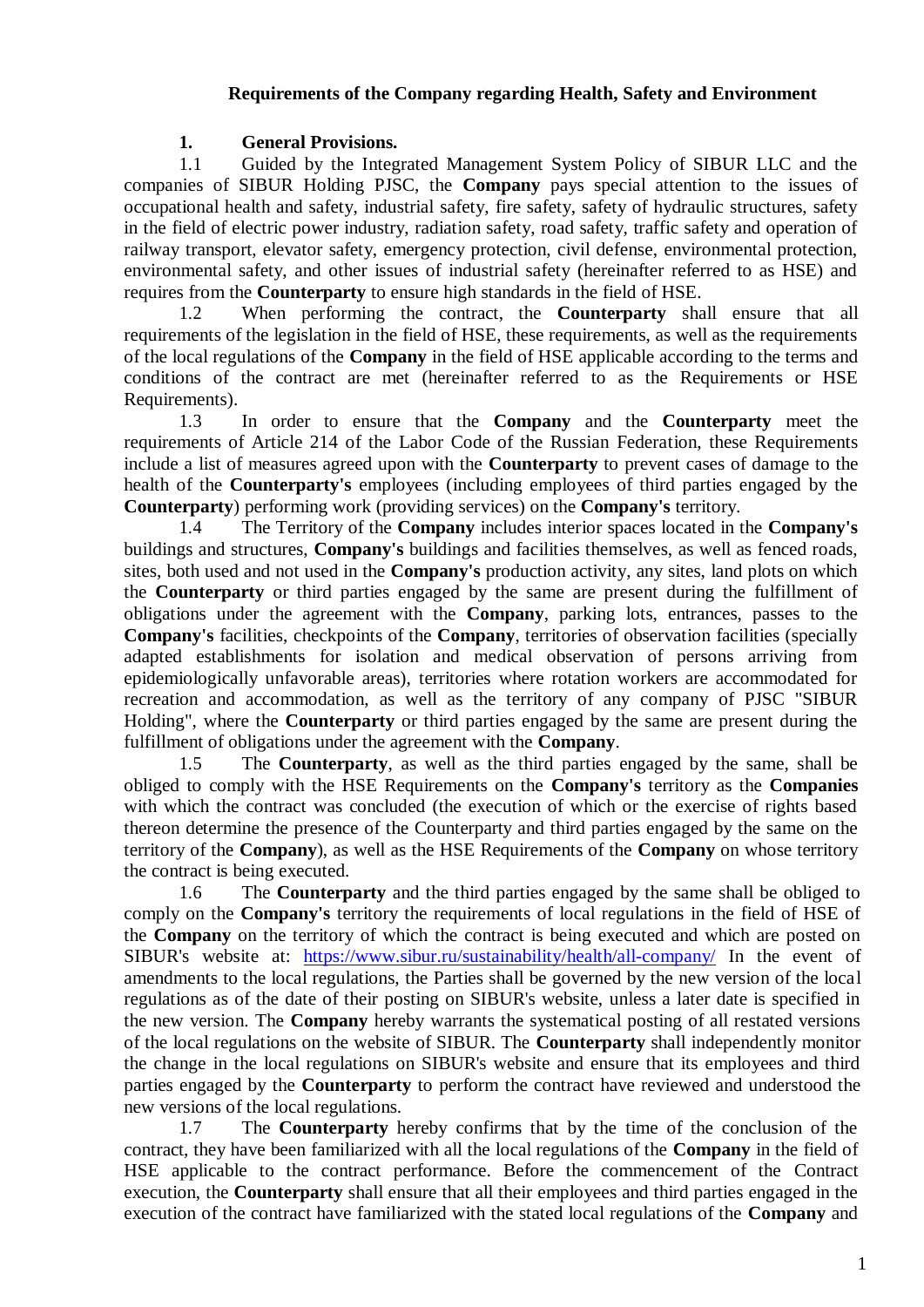comply with the specified local regulations.

1.8 At the **Company's** request, employees **of the Counterparty** and third parties engaged by the same shall undergo training/webinars/seminars, get acquainted with information and training materials, participate in meetings/workshops on HSE issues. Up-to-date general information and training materials of the **Company** in the field of HSE shall be available on SIBUR's website at: [https://www.sibur.ru/upload/sustainability/SafetyInformation.pdf.](https://www.sibur.ru/upload/sustainability/SafetyInformation.pdf) At the **Company's** request, the **Counterparty** shall implement security management procedures.

1.9 If third parties are engaged to execute the contract, the **Counterparty** shall ensure that third parties execute the contract in compliance with these Requirements. The engagement of a third party to perform the contract shall be agreed in writing with the **Company**. At the **Company's** request, the **Counterparty** shall be obliged to provide a copy of the employment contract with an employee sent (to be sent) to execute the contract. The engagement of individuals by the **Counterparty** under civil law contracts (as well as the engagement of such persons by third parties engaged by the **Counterparty**) shall be allowed in exceptional cases with the prior written approval of the authorized representative of the **Company's** HSE unit. For the purposes of coordinating the performance of work on the **Company's** territory by individuals engaged under civil law contracts, the **Counterparty** (in advance) shall send to the **Company** personal data for each such person and a copy of the concluded contract with the individual certified by the Counterparty. If third parties are engaged under civil law contracts to perform the contract, the **Counterparty** shall also ensure that third parties perform the contract in compliance with the **Company's** HSE Requirements. This requirement applies to the **Counterparty** and when individuals are engaged by third parties engaged by the **Counterparty**.

<span id="page-1-0"></span>1.10 The **Counterparty** shall be responsible for the actions of all persons admitted to the territory of the **Company** at the initiative of the **Counterparty**, regardless of whether the **Counterparty** has contractual relations with these persons and with the **Company** (if the **Counterparty** and/or third parties engaged by the same are actually admitted to the territory of the **Company** before the conclusion of the contract).

1.11 The **Counterparty** shall be fully responsible for non-compliance by their employees and employees or representatives of third parties engaged by the same (including individuals engaged under civil law contracts), with the requirements of the legislation in the field of HSE, these Requirements and local regulations of the **Company** in the field of HSE applicable to the contract performance.

1.12 In case of broken support, power line breakage, damage to equipment, pipelines, underground utilities, damage to the health of the **Company's** employees and third parties engaged, environmental pollution, or other material damage through the fault of the **Counterparty** or third parties engaged, the **Counterparty** shall compensate the **Company** for all costs incurred by the **Company** to eliminate pollution, environmental damage, property restoration, compensation for the damage caused to the health of the **Company's** employees and third parties engaged, as well as fines paid under judgments on the cases of administrative offenses/requirements/claims/orders of state supervisory and control bodies.

1.13 At the **Company's** facilities transferred to the **Counterparty** under the Admission Certificate for the performance of work on the territory of the existing facility, in accordance with the Occupational Safety Rules, liability for the implementation of general occupational safety measures and coordination of actions of participants in the construction operations to implement measures, ensuring the safety of labor protection work shall be fully imposed on the **Counterparty**.

1.14 Non-compliance by the **Counterparty** and/or third parties engaged by the **Counterparty** with the Requirements shall be a significant violation of the terms and conditions of the contract and entitle the **Company** to demand payment of a fine from the **Counterparty**  under the list of penalties for violations of the Requirements, to suspend the performance of the contract until the violations have been remedied, and also to refuse to perform the contract unilaterally out of court without compensation of damages or losses, and without paying any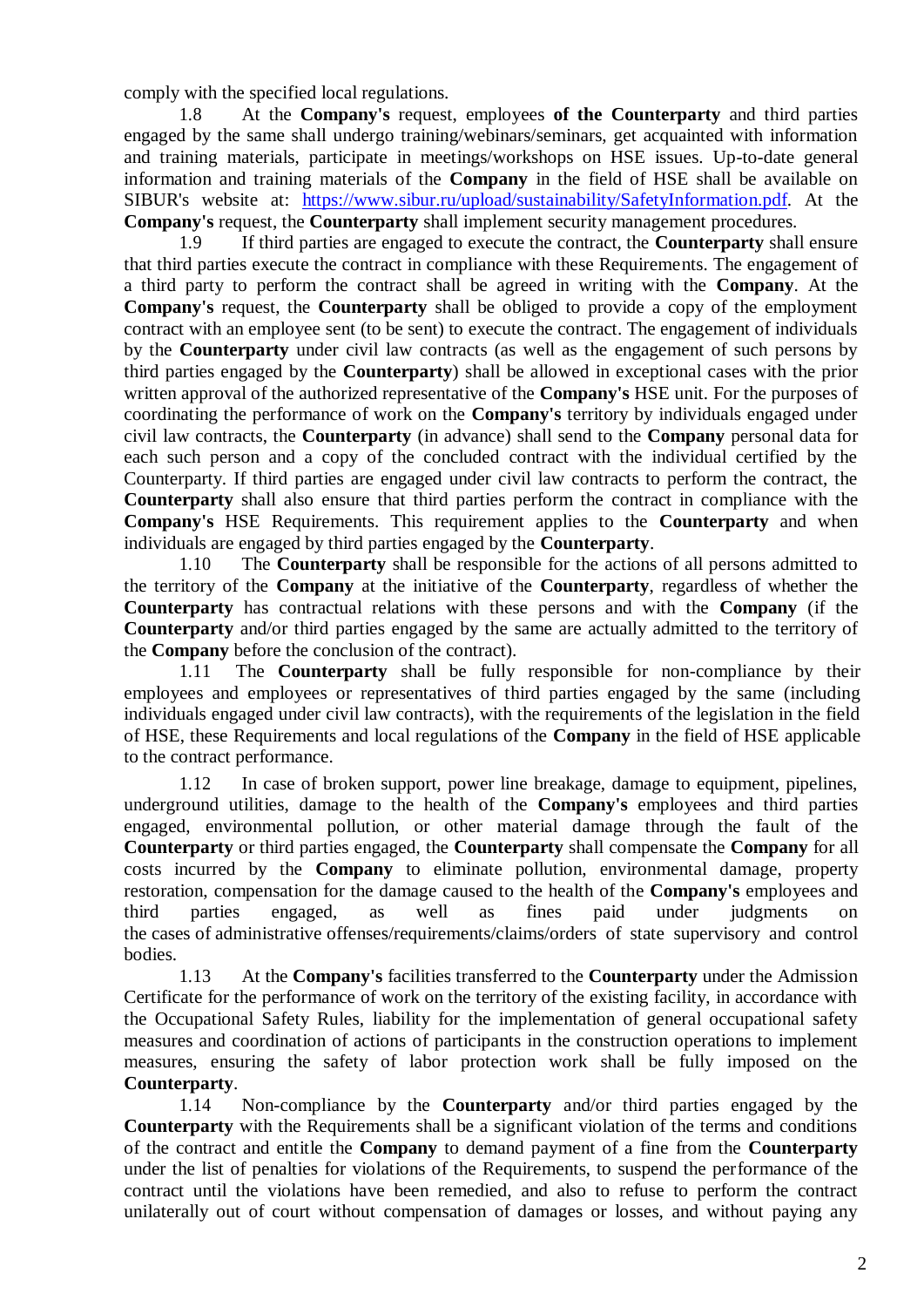compensation to the **Counterparty** related to such failure. The moment of termination of the contract in case of unilateral repudiation by the **Company** shall be the moment the **Counterparty**  receives the relevant notice (claim) from the **Company**.

1.15 Non-compliance by the employees of the **Counterparty** and/or employees of third parties engaged by the **Counterparty** with the requirements of the Russian Federation legislation or the **Company's** HSE requirements (including if such violations caused damage to the property of the **Company** and/or to the health of any person in the **Company's** territory), shall entitle the **Company** to remove such employee and/or their immediate superior (another person) who controlled (should have controlled) the employee's activities from the territory of the **Company**, and not to admit them to the territory of the **Company** in future. At the same time, the **Company** shall not pay any penalties, fines nor compensate for losses incurred in connection with this by the **Counterparty**.

### **2. Requirements to the organization of the HSE management system on the territory of the Company.**

2.1 The **Company** shall be entitled to carry out inspections and audits of compliance with these HSE Requirements by the **Counterparty** and third parties engaged by the Counterparty, including checking the knowledge of the **Counterparty's** employees and third parties engaged by the same in the **Company's** commission. The **Company** shall be entitled to carry out inspections with the engagement of third parties, with the use of instruments, devices, equipment and (or) a complex (system) of instruments, devices, equipment ensuring remote video, audio or other recording of work processes by the **Counterparty** and third parties engaged by the same.

<span id="page-2-0"></span>2.2 Before the start of the contract execution, the **Counterparty** shall be obliged to appoint a person responsible for the safe organization of work. The person responsible for the safe organization of work by the **Company** shall be a representative of the **Company's** unit supervising the execution of the contract.

2.3 When performing the contract on the territory of the **Company**, the **Counterparty** shall ensure the presence of the required number of qualified occupational, industrial, and fire safety specialists (hereinafter referred to as occupational safety specialists) at the work sites on the basis of one (1) specialist per a certain number of employees of the **Counterparty** and third parties engaged by the same for the entire period of work (during the day), namely:

- for the headcount from 2 to 10 employees of the **Counterparty** and third parties engaged by the same (who are simultaneously present during the production/performance of works in the territory of the **Company**) - the Counterparty shall provide at least one qualified safety specialist or assign the duties of safety specialists to the representative of the **Counterparty** who manages works in the territory of the **Company**, provided that this representative shall not at the same time be responsible for carrying out hazardous works during the performance period;

- for the headcount from 11 to 50 employees of the **Counterparty** and third parties engaged by the same (who are simultaneously present during the production/performance of works in the territory of the **Company**) — the Counterparty shall provide at least one qualified safety specialist;

- for the headcount from 51 employees of the **Counterparty** and third parties engaged by the same (who are simultaneously present during the production/performance of works in the territory of the **Company**) — the Counterparty shall provide one qualified safety specialist at the rate of one (1) safety specialist for fifty (50) employees.

2.4 Information and documents regarding the safety specialist assigned together with the employees of the **Counterparty** and third parties engaged by the same to perform works in the territory of the **Company** shall be sent to the **Company** in advance before starting works to obtain approval for admission of the entire brigade (the entire staff of the **Counterparty's**  employees and third parties engaged by the same) to the territory of the **Company**. The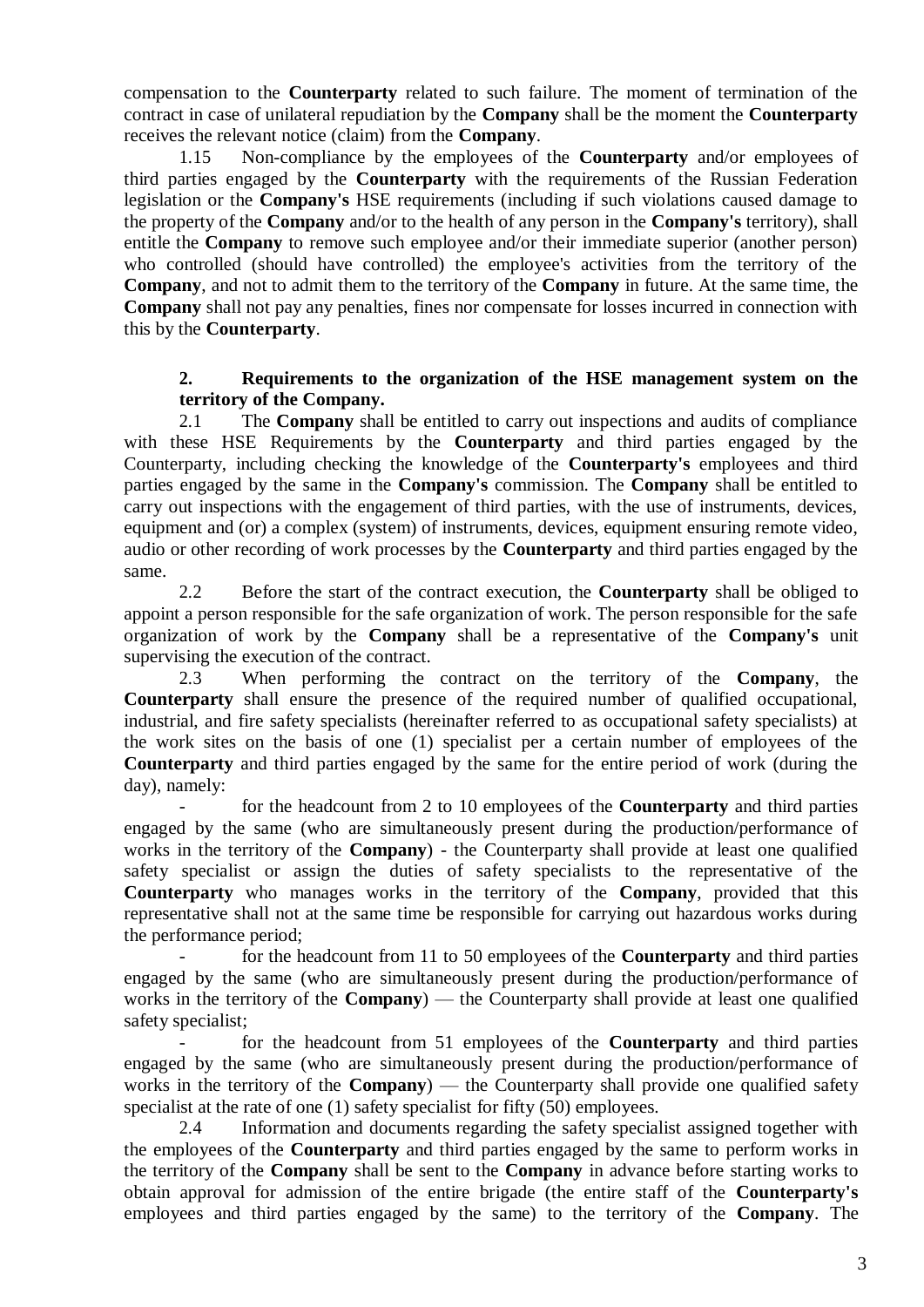**Counterparty** shall bear the risks of non-admission to the **Company's** territory (including the risk of impossibility of partial or full fulfillment of contractual obligations).

2.5 The **Counterparty** shall agree with the **Company** on HSE candidates who are intended to perform works in the territory of the **Company** with the provision of the following documents:

- documents confirming compliance with the requirements of the professional standard of a specialist in occupational health and safety (to the extent of activities in the field of industrial safety) and fire prevention (to the extent of activities in the field of fire safety);

document confirming at least one (1) year of work experience as a Safety Specialist (at the request of the **Company** a copy of the employment record book is submitted).

In case of non-compliance of the submitted documents with the requirements of the **Company**, lack of the necessary work experience, or according to another reasonable opinion of the **Company**, the safety specialist(-s) shall be replaced and the approval procedure shall be repeated.

2.6 Safety specialist, whose presence is conditioned by the headcount of the **Counterparty** and third parties engaged by the same (eleven or more persons who are simultaneously present during the production/performance of works in the territory of the **Company**), shall be released from their other duties and shall not combine positions (functions) for the period of production/performance of such works.

2.7 If more than 30 automotive vehicles (including the vehicles of third parties) are engaged in the performance of the contract, a road safety specialist (hereinafter referred to as the "RSS") shall be appointed in the **Counterparty's** organization without positions combining.

2.8 If the number of automotive vehicles exceeds 50 units, the **Counterparty's**  organization shall create a Traffic Safety Service in the number of at least 2 specialists with a specially equipped motor vehicle (with yellow or orange beacons, a radio station, and the Road Traffic Safety label).

2.9 The **Counterparty's** road safety specialists shall meet the professional and qualification requirements established by the Ministry of Transport of the Russian Federation.

<span id="page-3-3"></span>2.10 If in the course of production, economic or other activities of the **Counterparty** or persons engaged by it on the territory of the **Company** a negative impact may be made on the environment, the **Counterparty** shall appoint persons responsible for industrial environmental control, work with production and consumption waste and compliance with environmental legislation. Persons responsible for industrial environmental control, work with production and consumption waste, and compliance with environmental legislation shall have qualifications that meet the requirements of the professional standard "Environmental Safety Specialist (Industry).

# **3. Key Safety Rules.**

<span id="page-3-2"></span>3.1 The uniform key safety rules (hereinafter referred to as the "KSR") are established in the territory and facilities of the **Company**, the violation of which is absolutely unacceptable and entails the mandatory application of disciplinary measures.

3.2 The **Counterparty** shall familiarize all employees and employees of third parties engaged by the **Counterparty** in the performance of the contract with the KSR before starting the performance of the contract.

3.3 All employees of the **Counterparty** and third parties engaged by the **Counterparty** to perform the contract shall comply with the KSR, according to which such employees on the territory of the **Company SHALL NOT**:

3.3.1 Conceal information on major, significant, and high potential incidents.

3.3.2 Perform highly hazardous works without a work permit.

<span id="page-3-1"></span><span id="page-3-0"></span>3.3.3 Disable or damage the integrity of interlocks, the emergency shutdown system, and safety devices on operating equipment without the relevant written permission.

3.3.4 Appearance (including presence) on the **Company's** territory in a state of alcoholic, narcotic, or other intoxication.

3.3.5 Smoking (including the use of aerosol/steam devices, heating devices (including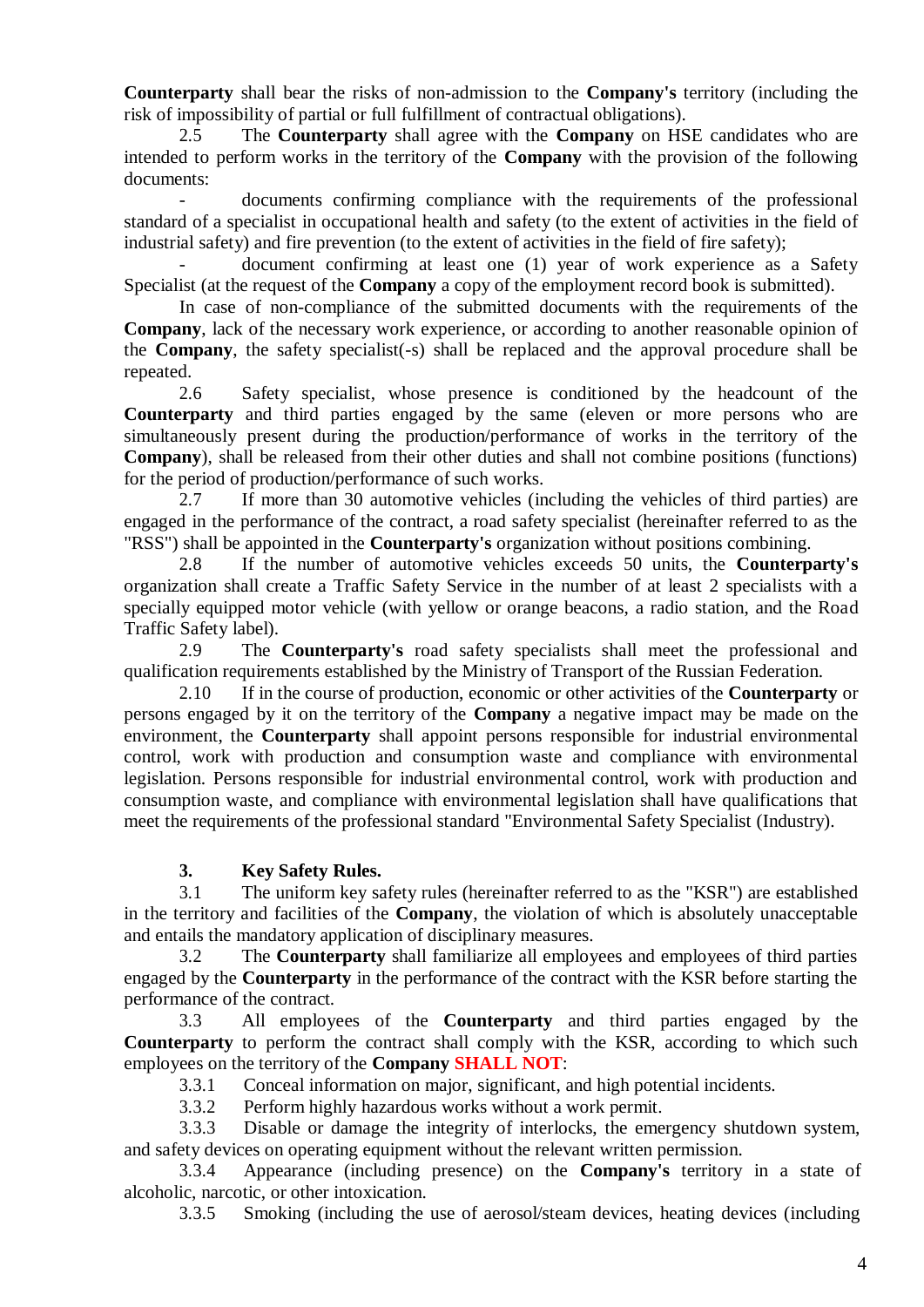tobacco), as well as the use of devices for the consumption of nicotine-containing products) on the **Company's** territory outside specially designated areas or the use of open flames without special permission.

3.3.6 Work at height without the use of collective protective equipment accepted by the **Company** and personal fall protection equipment.

<span id="page-4-1"></span>3.4 In order to prevent a violation of the KSR specified in Clause [3.3.1,](#page-3-0) if the **Counterparty** and (or) a third party engaged by the Counterparty has an HSE incident during the works at the **Company's** territory, **the Counterparty** shall:

- within 10 minutes of the incident report it to the dispatcher of the **Company**, as well as a representative of the unit in charge of the contract on behalf of the **Company** by any means of communication in any form;

- within 12 hours from the moment of the incident, he/she shall inform the details of the incident in the form prescribed by the **Company** to the e-mail address of the representative of the unit supervising the performance of the contract on behalf of the **Company** and the e-mail address [contractorsafety@sibur.ru,](mailto:contractorsafety@sibur.ru) and the photos/video from the place of the incident shall be attached to the e-mail message.

3.5 An up-to-date form for filling out an operational message about an incident with an incident classifier is posted on the SIBUR website at [https://www.sibur.ru/sustainability/production\\_safety/bc/](https://www.sibur.ru/sustainability/production_safety/bc/) (file for downloading can be found at [https://www.sibur.ru/sustainability/production\\_safety/bc/Operational\\_HSE\\_Incident\\_Report.xlsx\)](https://www.sibur.ru/sustainability/production_safety/bc/Operational_HSE_Incident_Report.xlsx)

3.6 In order to prevent a breach of the KSR specified in Clause [3.3.1,](#page-3-0) the **Counterparty** shall provide the **Company** with all known information about the incident without misrepresenting the facts.

3.7 In order to prevent a breach of the KSR specified in Clause [3.3.2,](#page-3-1) the **Counterparty** and third parties engaged by the same shall be obliged to be guided by the current legislative enactments of the Russian Federation and local regulations of the **Company** for the safe performance of high-risk work, as well as a list of high-risk works of the **Company**.

3.8 To avoid the risks of incidents due to the performance of the contract under the influence of alcohol, drugs, or other intoxicants, the **Counterparty** shall:

 before the start of each work shift and before admitting employees to work, check employees and third parties engaged by the **Counterparty** for the signs of alcoholic, drug, or other intoxication;

 prevent employees and third parties engaged by the **Counterparty** from working under the influence of alcohol, drugs, or other intoxicants.

3.9 Failure to comply with the KSR is a gross violation of security requirements. For a breach of any KSR in all cases without exception, the violator (individual) shall be immediately suspended from the performance of the contract and disciplinary measures provided for by labor legislation shall be imposed on such violator (by the employer - the **Counterparty** or a third party engaged by the same).

### **4. Requirements for the provision of HSE documentation.**

<span id="page-4-0"></span>4.1 Before the start of work, the **Counterparty** shall send information to the **Company** about the availability of documents for the right to work in accordance with the form of the **Company**, with attachment of copies of supporting documents. The set of documents to be provided shall include internal regulatory documents, contracts (including contracts for waste management with organizations licensed to collect, transport, process, utilize, neutralize, dispose of waste of I-IV hazard classes, contracts for the use of ferrous scrap waste), passports (including passports for waste of I-IV hazard classes generated as a result of the activities of the **Counterparty**), protocols (including protocols for quantitative chemical analysis with the calculation of the hazard class for waste of V hazard class), projects (including projects for the production of works, draft waste generation standards and limits for waste accommodation), plans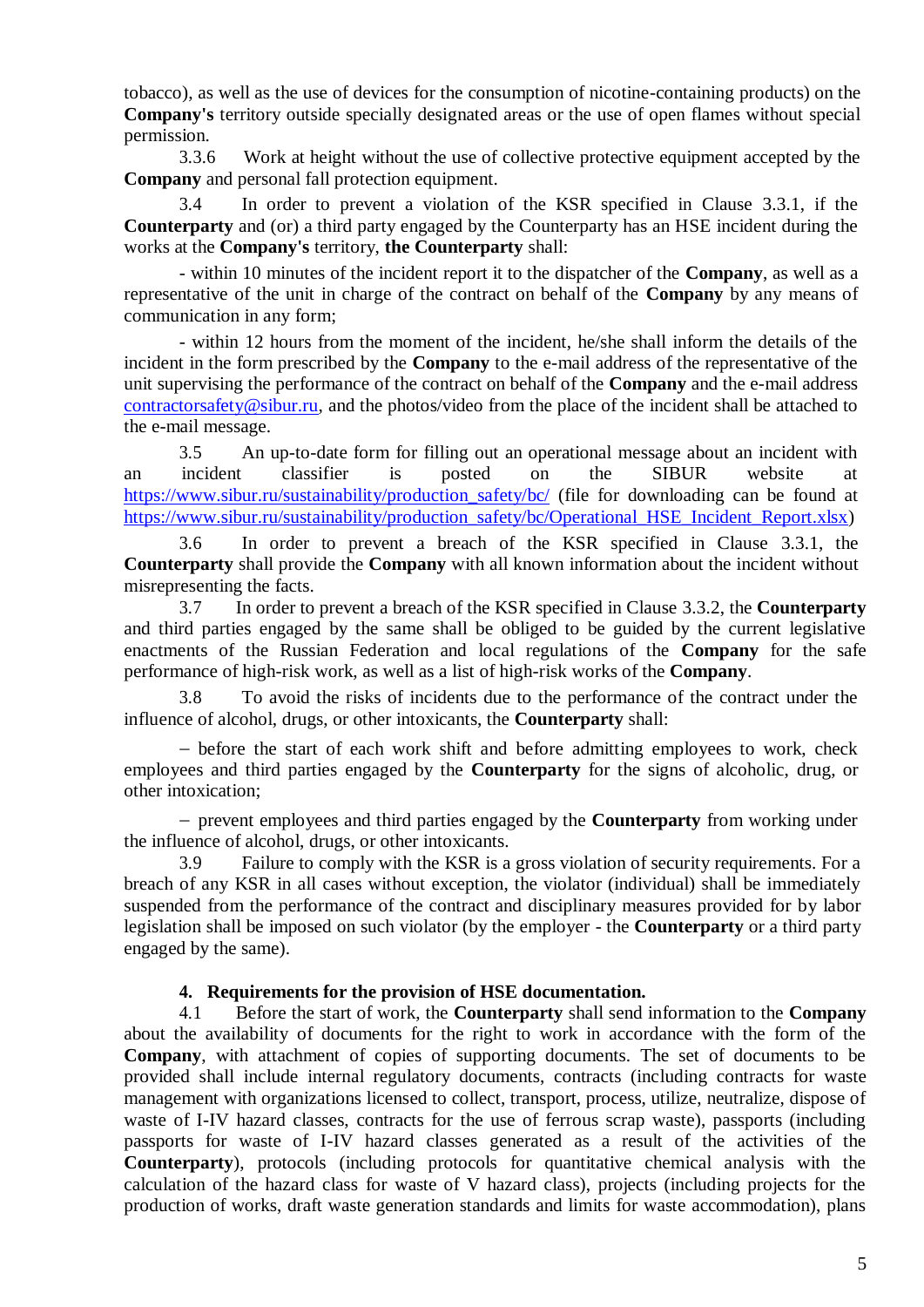(including plans for working at heights, plans for working in confined and enclosed spaces, plans for evacuation and rescue of workers in emergency situations and during rescue operations, environmental and social management plans), procedures , regulations, standards, instructions, certificates (including a certificate of state registration of the object that has a negative environmental impact), licenses, permits, certificates, declarations, registers, logs, acts, technological maps, regulations and other documents confirming the right to perform work and the safety of the work being performed.

4.2 If the current legislation of the Russian Federation, or these requirements, or the **Company's** local regulations contain a requirement that HSE documentation shall be approved by the **Company** (for example, the requirement to agree on plans/work production projects), the **Counterparty** shall be obliged to provide the specified documentation for approval to the **Company** within 10 working days before the start of work (the set of documentation shall include editable electronic files).

4.3 The **Counterparty** shall ensure that the documentation is reliable, up-to-date and available throughout the term of the contract. In case of changes in documentation, as well as at the request of the **Company**, the **Counterparty** shall provide copies of the relevant documents to the **Company** within one (1) business day.

4.4 At the request of the **Company**, the **Counterparty** shall provide certified copies of documents.

4.5 The **Counterparty** shall be obliged to immediately inform the **Company** about the suspension, termination or cancellation of the license, as well as other permits required to perform work under the contract in accordance with the legislative requirements of the Russian Federation.

4.6 When performing construction, demolition and dismantling work, the **Counterparty** shall provide a procedure for the management of construction and demolition waste (if there is a regional or local requirement to develop and coordinate such procedure) before the start of the contract performance.

## <span id="page-5-0"></span>**5. Requirements to training, certification, briefings and knowledge tests of employees in the field of HSE.**

5.1 The **Counterparty** shall be responsible for the organization and timely conduct of training, certification, briefings, internships and knowledge testing of the **Counterparty's** employees and third parties engaged by the **Counterparty**.

5.2 All managers, specialists, and employees, as well as other persons engaged by the **Counterparty** (including indirectly through third parties) to perform the contract, shall have documents confirming that they passed the training and certification/assessment of HSE knowledge in terms of the type of works/services. At the request of the **Company**, the **Counterparty** shall provide information on qualifications, training, certification and knowledge testing of the engaged employees in accordance with the form of the **Company**.

5.3 Before proceeding with the performance of the contract, all employees and other persons engaged by the **Counterparty** (including indirectly through third parties) to perform the contract shall:

- pass an introductory briefing of the **Company**, review the Integrated Management System (ISM) Policy of SIBUR, LLC and companies of PJSC SIBUR Holding and KSR;

- read these requirements and the requirements of local regulations of the **Company** in the field of HSE, applicable to the performance of the contract of the **Company**, as well as get acquainted with the location and mode of operation of health centers and the location of staff gathering places in case of an emergency situation existing on the territory of the **Company**;

- undergo briefings (initial on-the-job briefing, repeated, unscheduled and targeted ones) in the unit (at the work site) of the **Company**.

5.4 The **Counterparty** shall organize the training in qualified organizations carrying out educational activities, under the requirements of the legislation of the Russian Federation and the **Company's** requirements. The **Counterparty** shall agree with the **Company** on the selected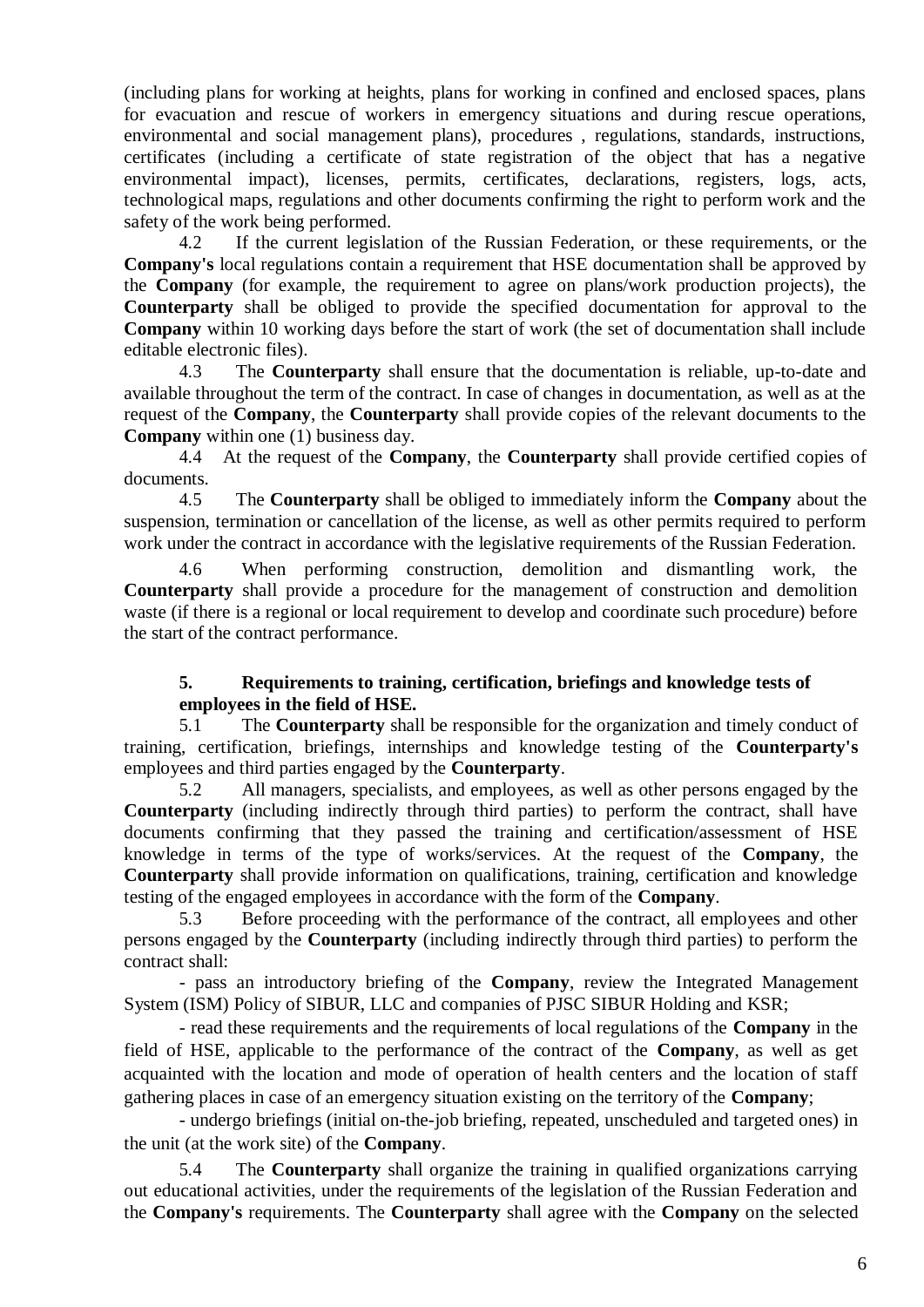educational institution in order to prevent the risk of obtaining by employees of illegitimate documents on the completion of training, or undergoing training that does not meet the qualifications required for the performance of work.

5.5 The **Counterparty** shall ensure timely training of employees engaged for performance of the contract in safe methods and techniques of work performance, labor protection, first aid, for admission to certain types of work; certification in the field of industrial safety; conducting briefings on HSE; conducting a workplace training and testing the knowledge of HSE following the requirements of RF legislation and local regulations of the **Company**.

5.6 At the request of **the Company**, **the Counterparty** shall suspend and, if necessary, remove from the territory of **the Company** any employee of the **Counterparty** or a third party engaged by it for non-compliance with their qualifications to perform their job/professional duties, lack of documents confirming the passage of the necessary training, internships, briefings, certification and knowledge test in the field of HSE.

5.7 The **Company** shall be entitled to demand, and the **Counterparty** shall ensure, within the terms and to the extent specified by the **Company**, that the employees engaged by the **Counterparty** (including indirectly through third parties) pass a knowledge test organized by the **Company**, as to their knowledge of the HSE requirements, the requirements to performing certain types of work under the contract, other requirements, knowledge of which is necessary to perform the **Counterparty's** obligations under this contract, as set forth in the regulations and regulatory and technical documents of the Russian Federation, particularly, during work at height, gas, fire, repair work, work with the use of lifting mechanisms, vehicles, excavation, welding work, work in electrical power installations and other types of work.

5.8 Upon agreement with the **Company**, an employee of the **Counterparty** or a third party engaged by the same who fails the knowledge test may be repeatedly admitted to pass the knowledge test. The **Company** shall be entitled to prevent an employee who has not passed the knowledge and qualification test from performing work under the contract, and the **Counterparty** may not refer to the knowledge test as a circumstance that delays/hinders the performance of work and may not demand an extension of the work term on this basis.

### **6. Requirements in the field of organizing medical examinations, mandatory psychiatric examination of employees.**

<span id="page-6-0"></span>6.1 The **Counterparty** shall arrange a medical examination for employees (including indirectly through third parties) in qualified medical institutions before the commencement of work (taking into account the work performed and profession) under the Order of the Ministry of Health of Russia No. 29n dated January 28, 2021 "On Approval of the Procedure for Mandatory Preliminary and Periodic Medical Examinations of Employees Under Part Four of Article 220 of the Russian Labor Code, the List of Medical Contraindications to Work With Harmful and (or) Dangerous Production Factors, as well as Work for which Mandatory Preliminary and Periodic Medical Examinations are Performed"; other current legislation of the Russian Federation and local regulations of the **Company** on medical examinations. The **Counterparty** shall agree with the **Company** on the selected medical institution in order to prevent the risk of receiving by employees of illegitimate documents and subsequent suspension of employees from performing work/providing services.

6.2 The **Counterparty** shall ensure that their employees and employees of third parties engaged by the same pass all types of mandatory medical examinations (preliminary, periodic, preshift, post-shift medical examinations, psychiatric examinations) and that the employees of the **Counterparty** and third parties engaged by the same have medical certificates of established form, executed under the requirements of the current legislation of the Russian Federation, and shall provide the specified conclusions to the **Company** upon the first demand.

6.3 The **Counterparty** shall not admit to work their employees and the employees of third parties engaged by the Counterparty if they have medical contraindications to the performance of work or do not have a medical certificate for admission to a particular type of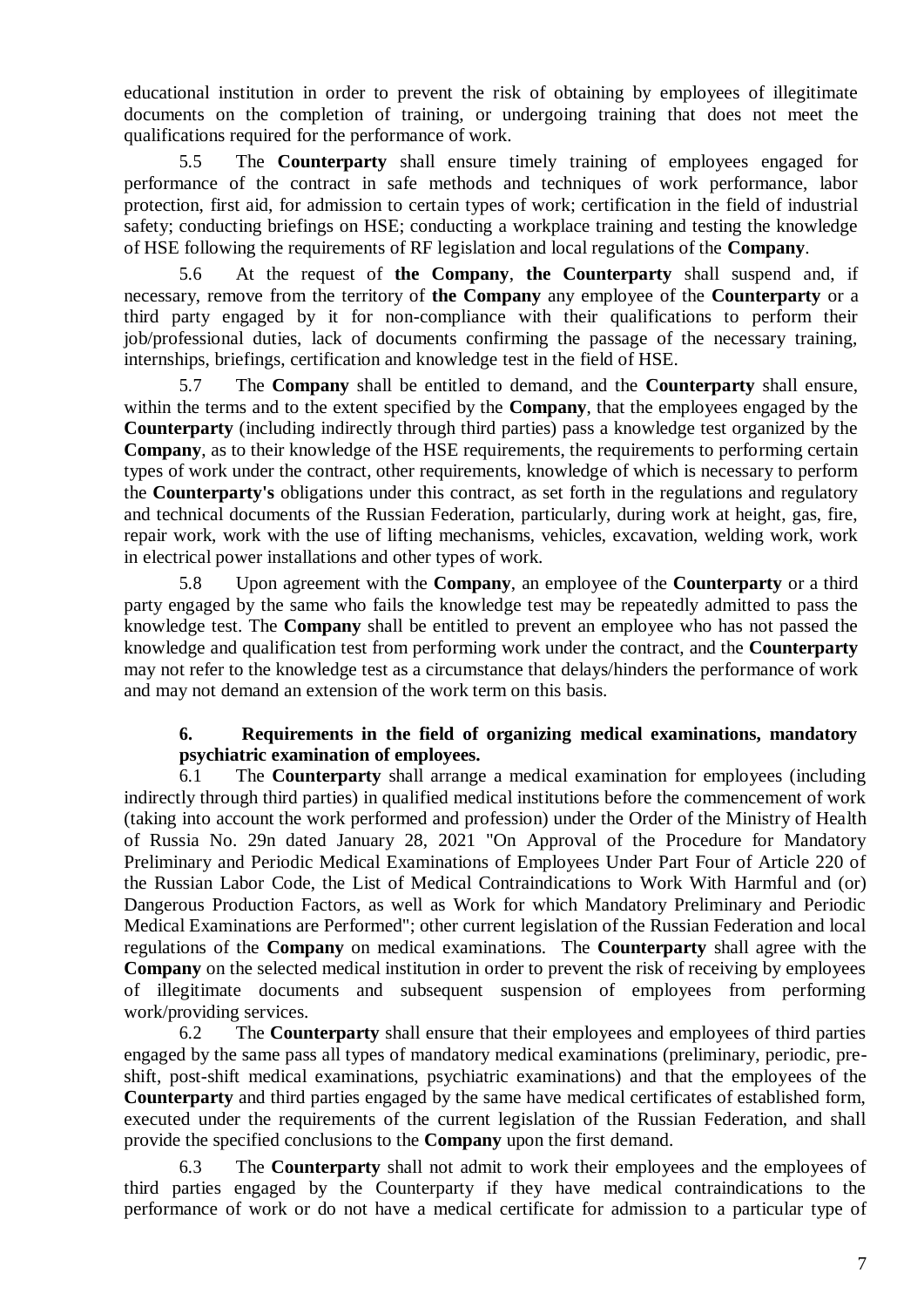work.

6.4 The **Counterparty** and third parties engaged by the same shall ensure availability of duly issued medical books before carrying out works/providing services on the territory of the **Company** for employees of certain professions, whose activities are related to the production, storage, transportation, and sale of food and drinking water, public and domestic services, as well as in other cases provided for by the current legislation of the Russian Federation.

6.5 At the request of the **Company**, **the Counterparty** before the start of the contract performance, as well as during its performance, the **Counterparty's** employee or an employee of a third party engaged by the **Counterparty** shall provide documents confirming the medical examination, if medical examination is mandatory for them under the current legislation of the Russian Federation (the results of preliminary (periodic) medical examination, decisions of the medical psychiatric commission, medical records and other documents confirming the medical examination passed).

6.6 The **Company** shall reserve the right to verify the original documents to confirm their accuracy and legality (legitimacy). The documents shall be stored by the **Counterparty** at the work site and be provided at the request of the **Company** within one business day.

6.7 At the request of the **Company**, the **Counterparty** shall suspend, and, if necessary, remove from the territory of the **Company** any employee of the **Counterparty** or a third party engaged by it, who has medical contraindications to the performance of work or does not have a medical certificate for admission to a particular type of work.

6.8 Before the start of work, the **Counterparty** shall provide, at its own expense, first aid equipment (including first aid kits) at the work site in the amount and quality necessary and sufficient to provide first aid to the **Counterparty's** employees and third parties engaged by the same in the event of an incident.

6.9 The **Counterparty** shall verify that its employees and employees of third parties engaged by it have valid compulsory health insurance policies.

# **7. Requirements in the field of medical safety and health care.**

<span id="page-7-0"></span>7.1 **The company** pays special attention to the issues of medical safety and health care (hereinafter referred to as MS&HC) and requires from the **Counterparty** to ensure high standards in the field of MS&HC. The **Company's** MS&HC Requirements shall be established by a separate section in the contract.

# **8. Requirements to the provision and use of personal protective equipment.**

<span id="page-7-1"></span>8.1 The **Counterparty** shall ensure that all employees and other persons engaged in the contract performance have proper personal protective equipment, as well as flushing and (or) neutralizing agents (hereinafter – PPE), appropriate to the sizes of employees, harmful and/or hazardous production factors of the work performed/services rendered, and their proper use during the work or stay on the **Company's** territory, except for areas in which PPE use is not mandatory by the decision of the **Company**.

8.2 The **Counterparty** shall ensure that all employees and other persons, engaged by it to perform the contract, comply with the requirements defined by the Inter-industry rules for providing employees with special clothing, special footwear, and other personal protective equipment (approved by Order of the Ministry of Health and Social Development of Russia No. 290n dated June 1, 2009), Standard Norms for Free Issue of Washing Agents and (or) Disinfectants to Employees and Work Safety Standard "Providing Employees with Washing Agents and (or) Disinfectants" (approved by Order of the Ministry of Health and Social Development of Russia No.1122n dated December 17, 2010), as well as other existing legislative acts of the Russian Federation and local regulations of the **Company** on provision and use of PPE.

8.3 The employees of the **Counterparty** and other persons engaged by the **Counterparty** to perform the contract shall apply:

8.3.1 While working or staying in the territory of the **Company**, except for areas in which the use of PPE is not mandatory by the decision of the **Company**: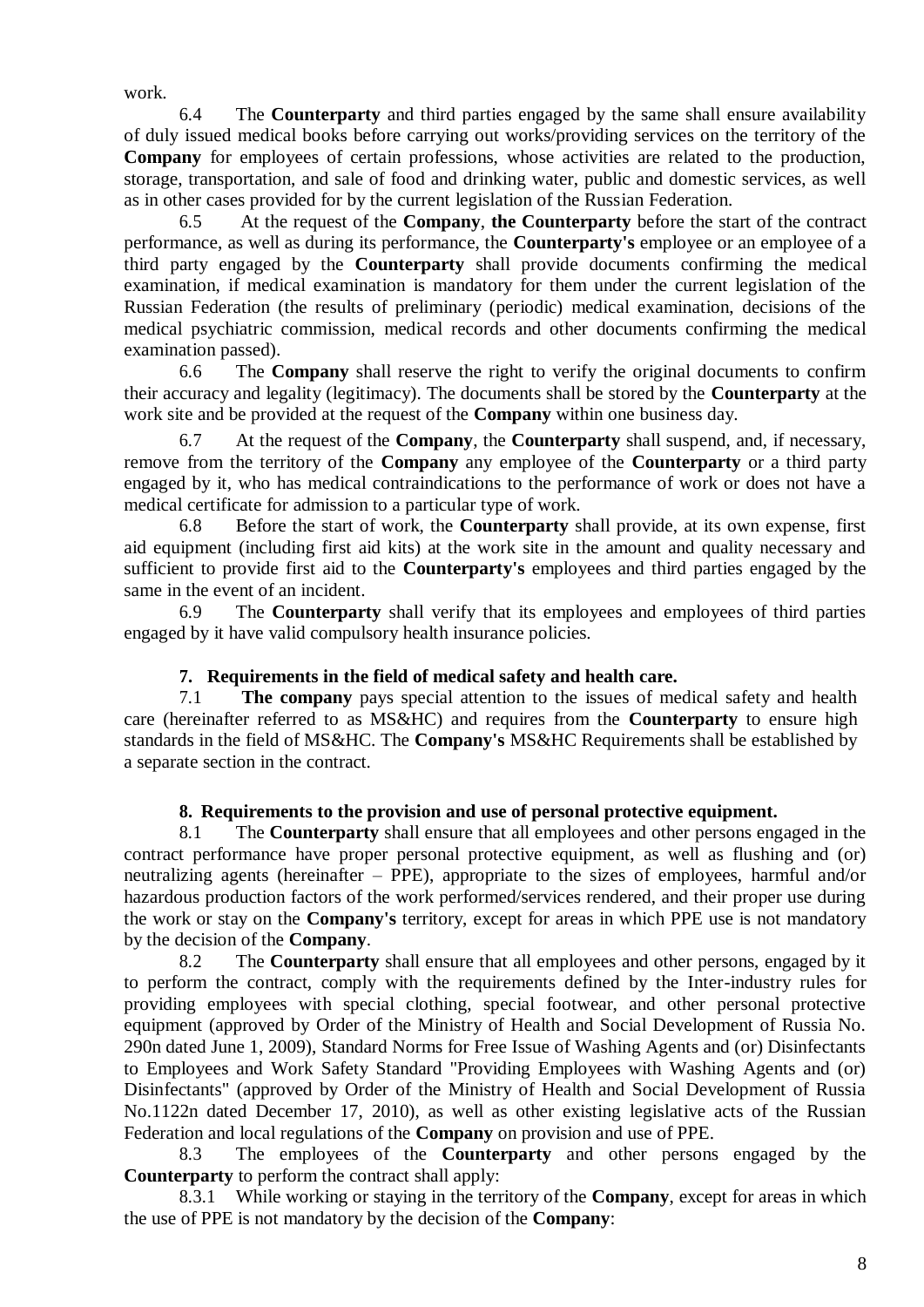- overalls with the logo and name of their organization, with reflective strips or protective clothing with a reflective vest with the logo and the name of their organization;

- closed special footwear with a toe stiffener, nitrile sole and anti-puncture insole;

- a protective helmet with a chin strap;

- protective gloves, to eliminate the risk of hand injuries;

- safety goggles;

- filtering or insulating gas mask or portable breathing apparatus (to have them labeled according to the harmful and hazardous factors and the requirements of the **Company**).

8.3.2 When working in winter on outdoor installations and in unheated rooms additionally:

- cold-protective overalls, with the logo and name of their organization, with reflective strips;

- closed cold-protective footwear with a toe stiffener, nitrile sole and anti-puncture insole;

- cold-protective gloves or work gloves;

- headdress.

8.3.3 In an area where there is a high level of noise, additionally:

- earplugs or earmuffs with a protective helmet attachment.

8.3.4 When working at heights, additionally:

- systems of protection against falls from height, appropriate to the nature of the work, taking into account the reserve of height and hazards;

- means of rescuing and evacuating the worker in case he/she hangs up.

8.3.5 When performing welding work (being in the work area), additionally:

- fireproof or flame-resistant overalls with the logo and name of their organization, with reflective strips;

- heat-resistant mittens;

- face shield with helmet fixture.

8.3.6 When performing work (being in the work area) using manual or stationary grinders (e.g. angle grinder, sharpening machines), other spark-generating tools, water- and abrasiveblasting equipment, additionally wear full-face helmet-mounted protective shields.

8.3.7 When working in confined spaces, additionally:

- an insulating gas mask;

- safety harness with a signal-rescue rope.

8.3.8 When carrying out work involving the presence of dust or aerosols in the air of the working area, additionally:

- a respirator with an aerosol mask or a mask with replaceable filters that provide protection.

8.3.9 When carrying out work during which there is or is not excluded the possibility of harmful vapors, gases, and other substances entering the place of work that can cause adverse effects on the human body, additionally:

- filtering or insulating gas mask (based on working conditions and marking in accordance with harmful and hazardous factors and the requirements of the **Company**).

8.3.10 When working with caustic chemicals, additionally:

- overalls for protection against acid and alkaline solutions with the logo and name of their organization;

- protective apron;

- closed type goggles or face shield;

- gloves to protect against acid and alkaline solutions.

8.3.11 When working with pressurized media (including pressurized washing systems with excessive water pressure):

- closed type goggles or face shield;

- a raincoat for protection against water.

8.3.12 When working in electrical power installations, additionally:

- insulating overshoes (boots);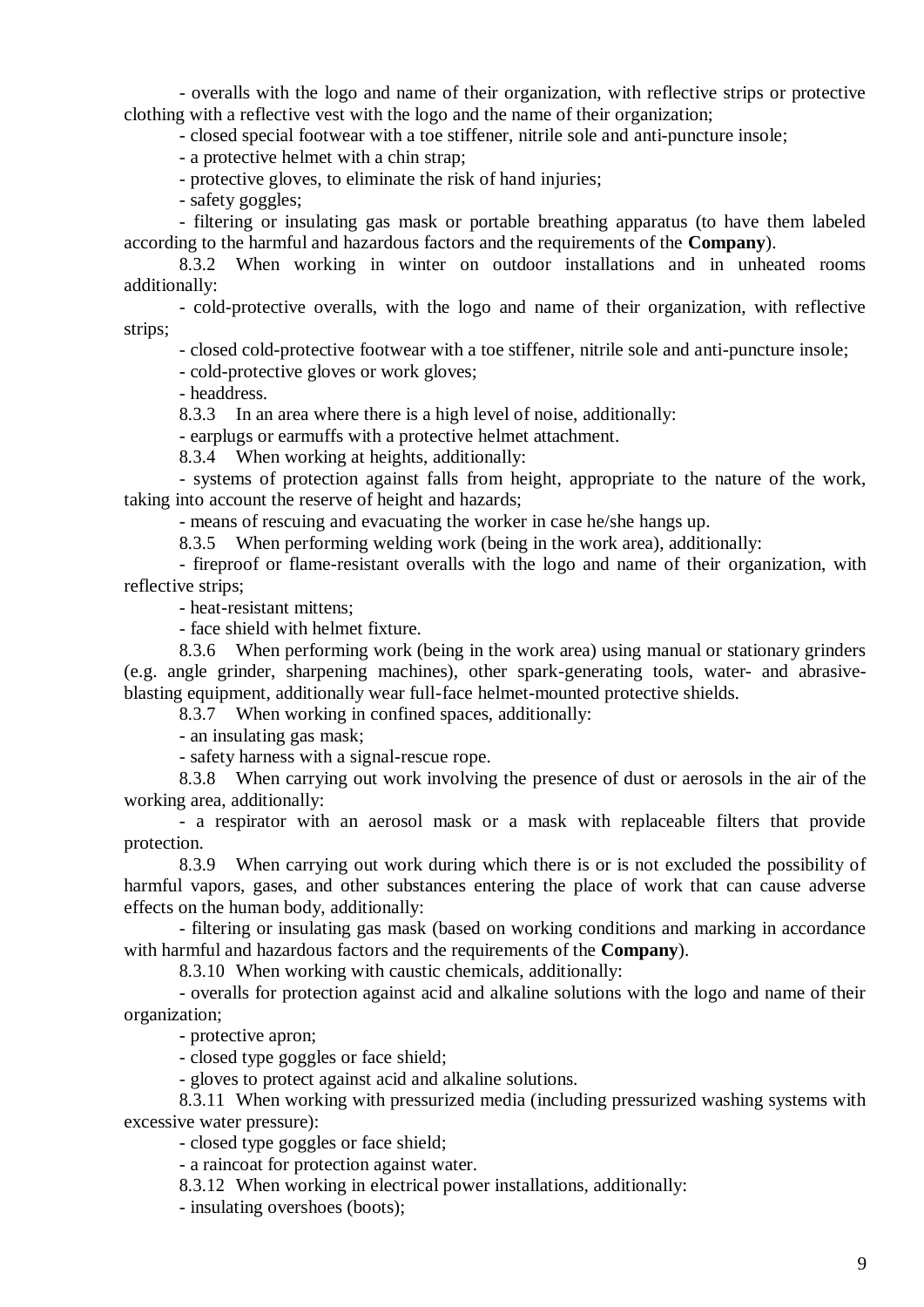- insulating gloves;

- overalls for protection against electric arcs;

- a protective helmet for protection against electric arcs;

- helmet-mounted shield for protection against electric arcs.

8.3.13 When working in places of traffic, as well as when carrying out slinging work, additionally:

- a signal vest with the logo and name of their organization;

8.3.14 When carrying out work involving movement in the presence of snow/ice on the paths of movement outside hazardous areas, additionally:

- special anti-skid devices on shoes (ice shoes, snowshoes).

8.4 When performing work on the territory of the **Company**, the employees of the **Counterparty** and other persons engaged by the **Counterparty** to perform the contract shall use PPE according to the requirements of the documentation for the right to work (for example, instructions, work permit), as well as following the prescriptive safety signs posted in the work areas.

8.5 PPE of the **Counterparty's** employees or third parties engaged by the **Counterparty** shall be used according to the manufacturer's operating instructions. PPE markings shall be legible. PPE with expired service life or wear and tear shall not be used and shall be removed from the territory of the **Company**.

8.6 The overalls of employees of the **Counterparty** and third parties engaged by the Counterparty shall be buttoned up with all buttons and the full length of available zippers, without letting the ends hang down or the pants or sleeves get rolled up.

8.7 When performing work in fire and explosion hazardous areas or work during which an explosive atmosphere may form, the **Counterparty's** employees and third parties engaged by the **Counterparty** shall be obliged to use overalls with antistatic thread.

8.8 To avoid hand injuries, employees of the Counterparty or third parties engaged by the Counterparty shall have hand protection against mechanical effects (abrasion, punctures, cuts, vibration, striking objects); against high temperatures (heat radiation, open flame, sparks, splashes of molten metal, dross, contact with heated surfaces with the appropriate temperature ranges); against low temperatures; dust; acid and alkaline solutions; water and solutions of non-toxic substances; organic solvents, including varnishes and paints based on them; oil, oil products, oils, fats; harmful biological factors (microorganisms); electric current; X-rays and radioactive contamination, as appropriate to the nature of the work.

8.9 The use of gloves by employees of the **Counterparty** or third parties engaged by the Counterparty shall be prohibited when working on the machines.

8.10 PPE shall be tested under the requirements of the current legislation of the Russian Federation, local regulations of the **Company** on the provision and use of PPE.

8.11 The **Counterparty** shall be obliged to ensure the storage of PPE in accordance with the legislative requirements of the Russian Federation, as well as the requirements of the local regulations of the **Company**.

8.12 At the request of the **Company**, the **Counterparty** shall provide the employerapproved Standards for issuing free overalls, footwear, and other personal protective equipment to employees; personal cards for issuing PPE; personal cards for issuing washing agents and (or) detergents; certificates and declarations of conformity of PPE; manufacturer's instructions for PPE operation.

# **9. Requirements to equipment, materials, workplaces, and safe work.**

<span id="page-9-0"></span>9.1 The **Counterparty** shall ensure that the equipment, machines, mechanisms, site containers, tools, appliances, accessories, and other equipment (hereinafter – the equipment) and materials used for the performance of the contract are in technically sound condition. At the request of the **Company**, the **Counterparty** shall provide documentation (equipment passports, certificates/declarations of conformity, inspection/test logs, operating instructions, and other documents) confirming the quality and safety of the equipment and materials used. If there are no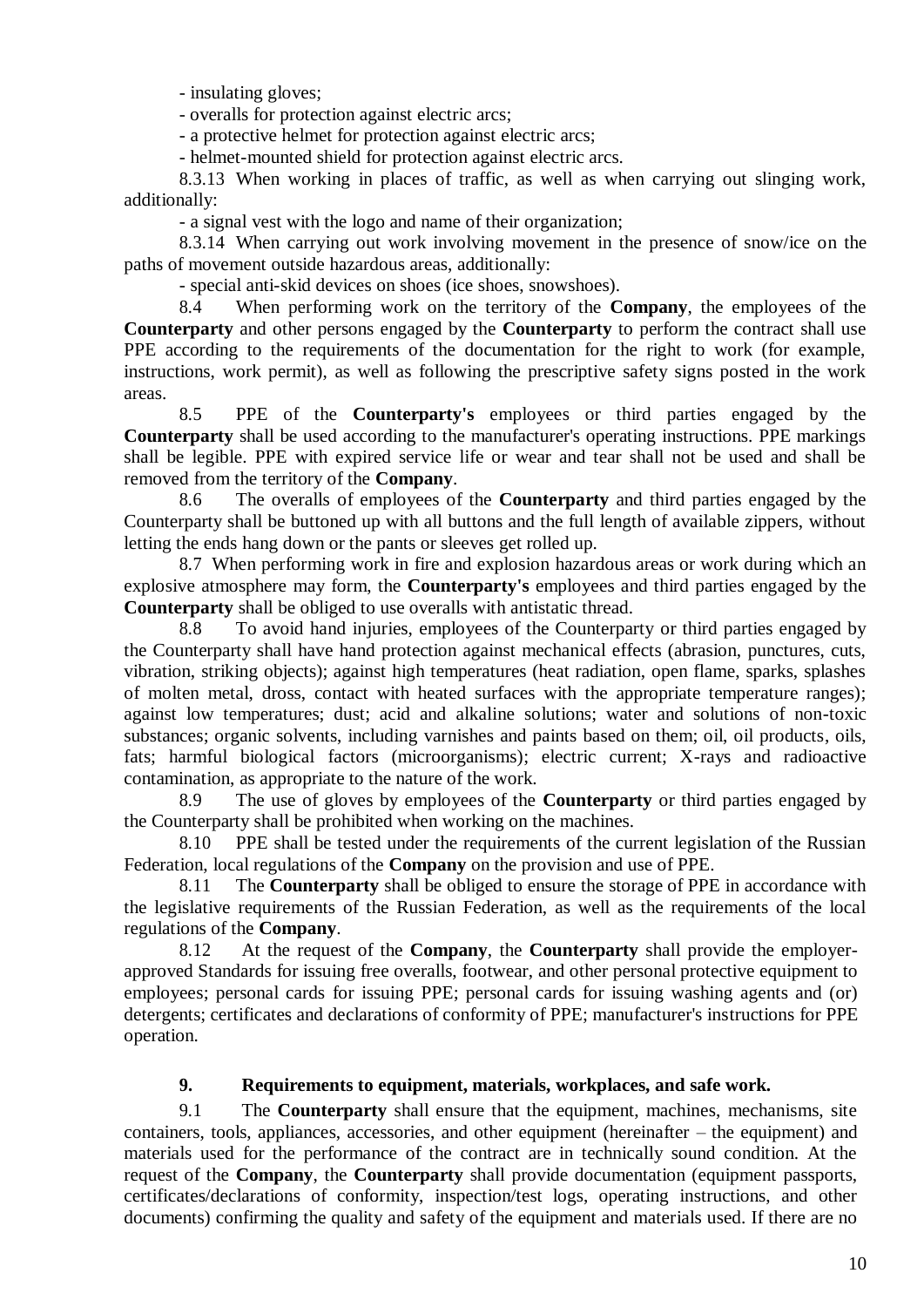proper documents for the equipment, proper labeling of the equipment, as well as in case of noncompliance of the equipment with the submitted documents, the use of equipment shall be prohibited.

9.2 Placing of the **Counterparty's** equipment at the place of contract performance shall be agreed in advance with the representative of the **Company**.

9.3 The places of the contract performance, as well as driveways and passages to them, shall be kept clean and tidy by the **Counterparty**, cleaned of debris, not cluttered with stored materials and structures. When performing work, the **Counterparty** shall be obliged to prevent blocking of escape routes, as well as entrances and approaches to fire extinguishing equipment and fire hydrants.

9.4 At the place of the contract performance, the **Counterparty** shall be obliged to ensure the prevention and protection of people from contact with harmful and dangerous production factors associated with the performance of the contract (exposure to harmful and dangerous substances, falling as a result of slipping/tripping, falling from a height, falling objects, hitting objects and against objects, pinching, contact with sharp edges, burrs and roughness, electric shock, exposure to elevated/low temperatures, exposure to factors of natural origin, etc.), if necessary, install protective and signal fences at the boundaries of hazardous areas, apply to the production equipment, controls, elements of structures, communications and other objects, signal colors, safety signs, name, belonging of the equipment and ensure sufficient natural and (or) artificial lighting. When organizing the movement of its employees, the **Counterparty** shall be guided by the requirements of local regulations of the **Company** for safe movement. If the territory is transferred to the **Counterparty** by the **Company**, the Counterparty shall be responsible for the absence of slippery surfaces, including cleaning of snow and ice to asphalt/hard surface, absence of garbage and foreign objects, and absence of damage to a hard surface on the paths of travel.

9.5 The **Counterparty** shall be obliged to take measures to reduce the level of impact, including by changing the work schedule, or eliminating the impact of harmful production factors on its employees and third-party employees at their workplaces.

9.6 When carrying out joint/combined works, the **Counterparty** shall be obliged to ensure the preparation of a schedule and (or) a log of joint/combined works. Joint/combined work by the **Counterparty** and third parties engaged by the same without ensuring security measures shall be prohibited.

9.7 The **Counterparty** and third parties engaged by the same shall use the equipment in accordance with its intended purpose, in compliance with the established rules of operation, labor safety rules, federal norms and regulations, as well as other requirements of the current legislation of the Russian Federation.

9.8 Equipment, machinery, devices, mechanisms, tools, devices, instruments, appliances used by the **Counterparty** and third parties engaged by the same shall be suitable for use and maintained in a safe, working condition, and in cases provided for by the legislation of the Russian Federation - certified/declared, diagnosed and (or) tested.

9.9 It shall be prohibited to operate machinery, equipment, machines, mechanisms, tools, devices in a defective condition or with defective/non-functioning/missing safety devices (safety, protective, blocking, locking, signaling devices and appliances), as well as exceeding the operating parameters above/below those provided for in the documentation (passport, design, regulations, etc.).

9.10 The **Counterparty** shall be obliged to identify hazards and assess the levels of occupational health risks for their employees and employees of engaged third parties in accordance with the requirements of own occupational risk management procedure or the **Company's** procedure. At the **Company's** request, the **Counterparty** shall be obliged to submit the results of the assessment of the levels of occupational risks to the health of employees. The **Counterparty** shall be obliged to assess the professional risks of high-risk work and non-standard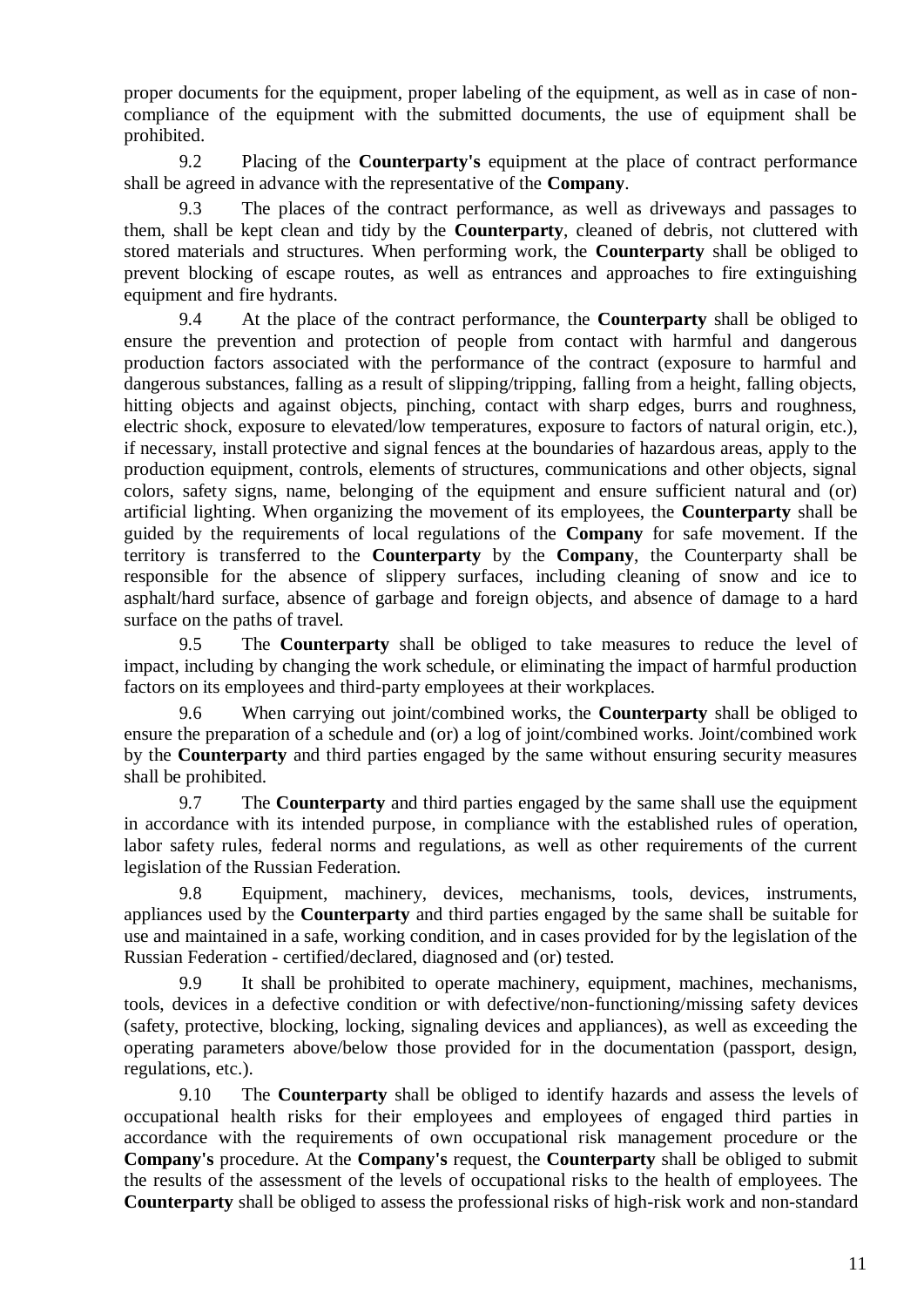work according to the procedure of the **Company**, agree the results of the risk assessment with the **Company** (in the form of a risk assessment report) and comply with measures to mitigate the identified risks.

9.11 When high-risk works are performed by the employees of the **Counterparty** or employees of third parties engaged by the **Counterparty**, the **Counterparty** shall be obliged to ensure the presence and constant control of their responsible person (work manager) at the site of high-risk work, unless otherwise provided by a permit document (work permit, admission certificate, etc.), agreed upon with the **Company**. Employees performing certain high-risk work and the person responsible for performing such work (manager) shall be in an employment relationship with one organization (either the **Counterparty** or a third party engaged by the **Counterparty**).

9.12 The **Counterparty** shall be obliged to ensure the availability of the necessary number of communication means (in compliance with Clause [13.2](#page-13-0) hereof) to provide access to communication means to each employee of the **Counterparty** and third parties engaged by the **Counterparty**, the necessary amount of fire extinguishing equipment to ensure compliance with fire safety requirements, as well as the required number of gas analyzers with the ability to analyze the gas-air environment for oxygen and contacting hazardous substances during fire and gas hazardous work, including work in confined and enclosed spaces.

9.13 If it is necessary to connect the **Counterparty** to the **Company's** energy carriers (electricity, oxygen, gas, water, steam, compressed air, etc.), the **Counterparty** shall be obliged to draw up and agree with the **Company** a scheme for connecting to energy carriers, and also be guided by this scheme when performing work.

9.14 The **Counterparty** shall comply with the requirements described in the following documents:

9.14.1 Labor Safety Rules for Working with Tools and Devices (approved by Order of the Russian Ministry of Labor No. 835n dated November 27, 2020);

9.14.2 Labor Safety Rules for Placement, Installation, Maintenance and Repair of Process Equipment (approved by Order of the Ministry of Labor of Russia No. 835n dated November 27, 2020);

9.14.3 Labor Safety Rules for Operation of Heating Facilities and Heat Consuming Units (approved by Order of the Russian Ministry of Labor No. 924n dated December 17, 2020);

9.14.4 Labor Safety Rules for Electric Welding and Gas Welding Work (approved by Order of the Ministry of Labor of Russia No. 884n dated December 11, 2020);

9.14.5 Labor Safety Rules for Painting Work (approved by Order of the Ministry of Labor of Russia No. 849n dated December 02, 2020);

9.14.6 Labor Safety Rules for Road Construction and Repair and Construction Work (approved by Order of the Russian Ministry of Labor No. 882n dated December 11, 2020);

9.14.7 Occupational Safety Rules for Construction, Reconstruction and Repair (approved by Order of the Russian Ministry of Labor No. 883n dated December 11, 2020);

9.14.8 Occupational Safety Rules for Metalworking (approved by Order of the Ministry of Labor of Russia No. 887n dated December 11, 2020);

9.14.9 Other applicable occupational safety rules, federal regulations in the field of industrial safety, the requirements of the current legislation of the Russian Federation describing the rules of safe work performance;

9.14.10 Other local regulations of the **Company**, describing the rules of safe work performance.

9.15 The **Counterparty** shall provide sanitary and living conditions for their employees and employees of third parties engaged by the Counterparty (including to provide heating/cooling and recreation rooms, rooms and premises for psychological relief (if necessary), dressing rooms, showers, washrooms, bathrooms, toilets, smoking areas, eating areas, drinking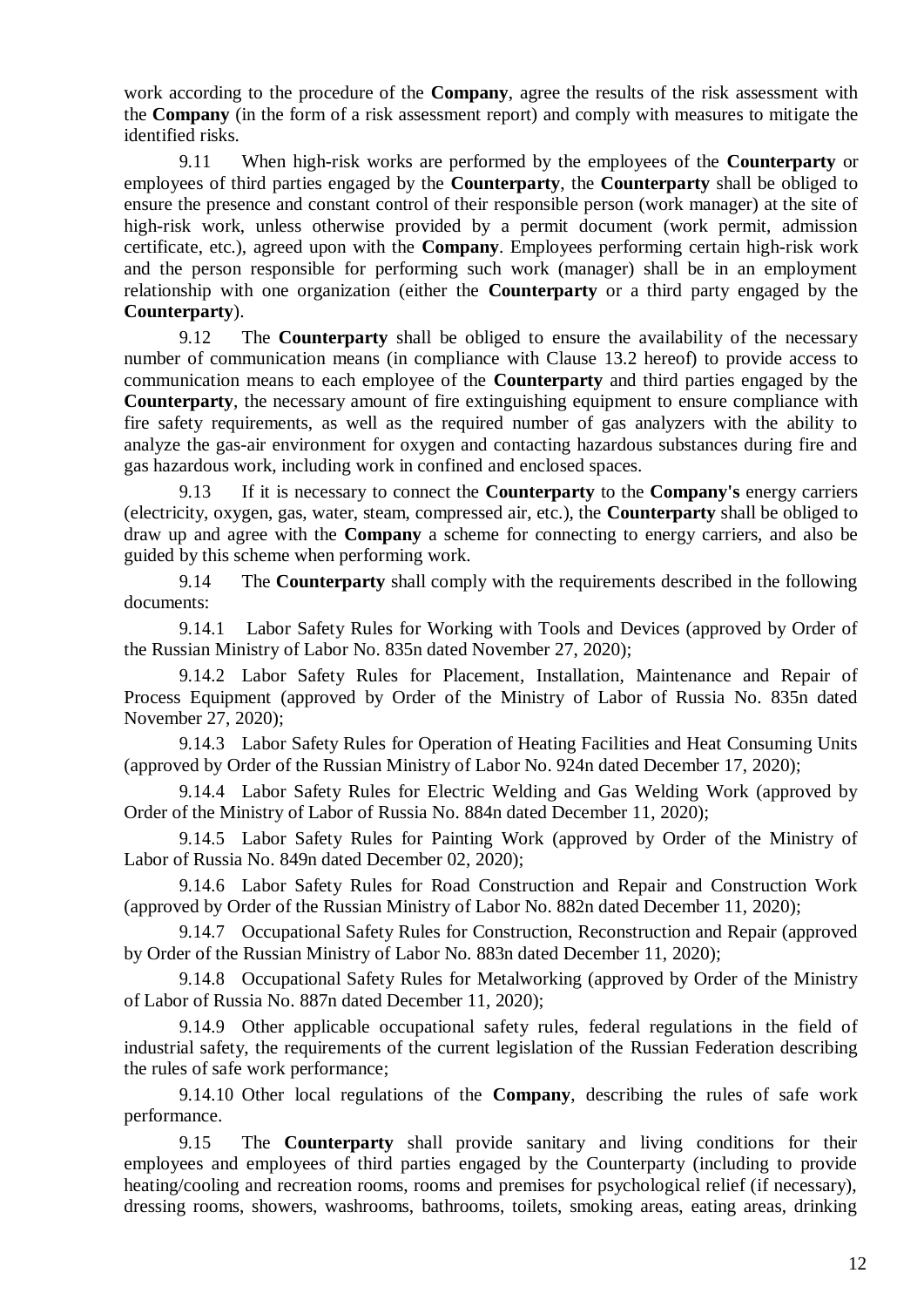water supply) in accordance with requirements of the current legislation of the Russian Federation. The use of the premises and equipment of the **Company** shall be allowed only upon agreement with the **Company**.

9.16 In the event of an emergency situation, during rescue operations, as well as during emergency drills, the **Counterparty** shall be obliged to ensure the implementation of their action plans for the evacuation and rescue of workers, as well as the **Company's** action plans for the evacuation and rescue.

### **10. Safety requirements for the operation of lifting equipment, including hoisting structures, as well as for loading and unloading work and the placement of cargo.**

<span id="page-12-0"></span>10.1 The **Counterparty** shall ensure compliance with the requirements of Federal Regulations in the field of industrial safety "Safety Rules of Hazardous Production Facilities where Lifting Equipment is Used" (approved by Order of Rostekhnadzor No. 461 dated November 26, 2020), the Rules of Labor Protection for Handling Operations and Cargo Placement (approved by Order of the Ministry of Labor No. 753n dated October 28, 2020), and other requirements of the current legislation of Russia and local regulations of the **Company** in the field of safety of work with hoisting machines, as well as loading and unloading work and placement of cargo.

### **11. Electrical safety requirements.**

<span id="page-12-1"></span>11.1 The **Counterparty** shall ensure compliance with the requirements of the Regulations for Electrical Installations, the Regulations for Technical Operation of Consumers' Electrical Installations (approved by Order of the Ministry of Energy of Russia No. 6 dated January 13, 2003), the Labor Safety Rules for Operating Electrical Installations (approved by Order of the Ministry of Labor of Russia No. 903n dated December 15, 2020), and other requirements of the current legislation of Russia and the local regulations of the **Company** for the safe operation of electrical installations, power tools, and electrical appliances.

#### **12. Safety requirements to working at height.**

<span id="page-12-2"></span>12.1 The **Counterparty** shall ensure compliance with the requirements of the Occupational Safety Rules for Working at Height (approved by Order of the Russian Ministry of Labor No. 782n dated November 16, 2020), as well as other requirements of applicable Russian legislation and local regulations of the **Company**, describing the procedure for safe work at height.

12.2 The **Counterparty's** means of support used to perform work at any height shall comply with the following requirements:

- platforms of scaffolding shall have factory fencing, eliminating the possibility of falling people and various objects;

- the height of the fence railing shall be at least 1.1 m;

- the fence railing shall be able to withstand a concentrated static load of 700 N (70 kgf) applied in the middle of the element in the direction perpendicular to its axis, alternately in the horizontal and vertical axes;

- the fence shall have at least one intermediate horizontal element;

- the height of the flanging element (board fence of the deck) shall be at least 0.15 m.

12.3 The scaffolding shall have a passport containing installation instructions, information on the material design of the parts, as well as diagrams for mounting/dismounting the scaffolding.

12.4 Self-made elements from wood, plywood, chipboard and other production materials based on wood and other materials shall not be allowed, including partial manufacture.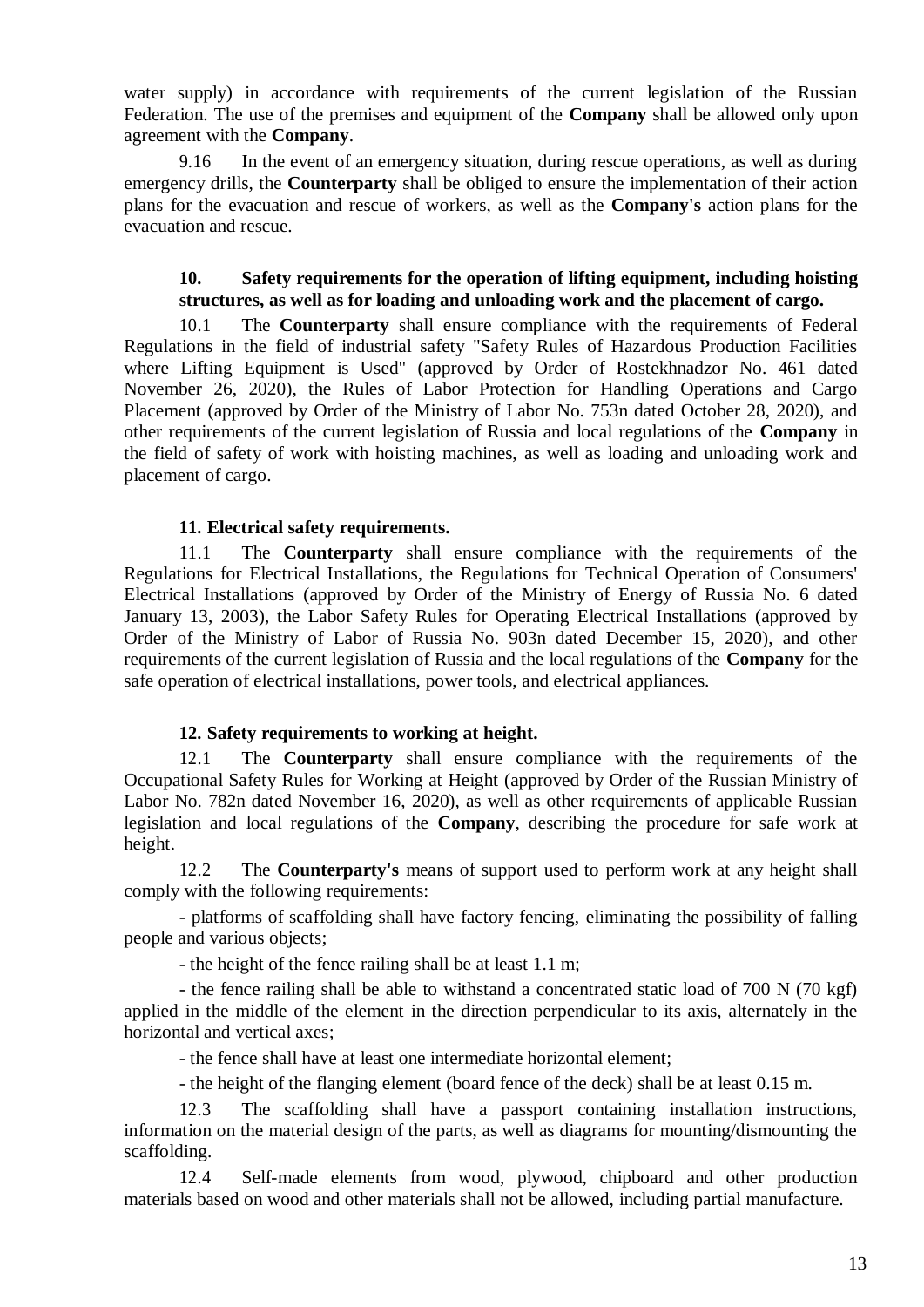12.5 Operation from random stands shall be prohibited.

12.6 Ladders shall be marked with an inventory number, next test date, belonging to the unit, and the name of the **Counterparty** or a third party engaged by it. Testing of ladders shall be carried out for wooden – once every 6 months; for metal – once every 12 months.

# **13. Fire Safety Requirements.**

<span id="page-13-1"></span>13.1 The **Counterparty** shall ensure compliance with the requirements of Federal Law No. 69-FZ dated December 21, 1994 "On Fire Safety", Federal Law No. 123-FZ dated July 22, 2008 "Technical Regulations on Fire Safety Requirements", the RF Government Decree No. 1479 dated September 16, 2020 "On Approval of Fire Safety Regulations in the Russian Federation", as well as other requirements of the current Russian legislation and local regulations of the **Company** in the field of fire safety.

<span id="page-13-0"></span>13.2 The **Counterparty** shall ensure that its employees and the employees of third parties engaged by it have mobile devices with an explosion protection class of at least Ex in places where the **Company** has established the obligation to use mobile devices with the specified explosion protection class. The carrying and use of non-explosion-proof mobile devices in an explosion-hazardous area shall be prohibited.

13.3 If it is necessary for the **Counterparty** or third parties engaged by the same to use vehicles and special equipment in an explosion-hazardous area on the territory of the **Company**, the **Counterparty** shall be obliged to ensure the use of spark arresters or other devices that exclude sparking from the exhaust system.

## **14. Requirements for road safety, as well as requirements for the traffic safety and operation of railway transport.**

<span id="page-13-2"></span>14.1 The **Counterparty** shall be obliged to ensure compliance with the requirements of Federal Law No. 196-FZ dated December 10, 1995 "On Road Safety", Decree of the Government of the Russian Federation No. 1090 dated October 23, 1993 "On Traffic Rules", the European Agreement concerning the International Carriage of Dangerous Goods by Road (ADR) dated September 30, 1957, Federal Law No. 17-FZ dated March 10, 2003 "On Railway Transport in the Russian Federation", Occupational Safety Rules during the Operation of Industrial Transport (approved by Order of the Ministry of Labor of Russia dated 18.11.2020 No. 814n), Rules on Labor Protection in Road Transport (approved by Order No. 871n of the Ministry of Labor of Russia dated December 09, 2020), Rules for stay of citizens in high-risk areas, as well as for crossing railroad tracks (approved by Order No. 18 of the Ministry of Transport of the Russian Federation dated February 08, 2007), as well as other requirements of the current legislation of the Russian Federation and local regulations of the **Company** in the field of road safety, as well as in the field of traffic safety and operation of railway transport.

14.2 The **Counterparty** shall be obliged to ensure the traffic of employees and vehicles engaged in the performance of the contract along the routes agreed upon with the **Company**, as well as in accordance with the requirements of the current legislation of the Russian Federation and local regulations of the **Company**.

14.3 If the work is performed within the territory of application of the Road Safety Interaction Regulations approved at ZapSibNeftekhim LLC (INN (Taxpayer identification Number 1658087524), additional requirements to ensure traffic safety shall be established by the said regulations posted on SIBUR's website at[:](https://www.sibur.ru/sustainability/health/transportsafety/) [https://www.sibur.ru/sustainability/health/transportsafety/.](https://www.sibur.ru/sustainability/health/transportsafety/) In the event of changes in the regulations, the Parties shall be governed by the new version of the regulations as of the date of their posting on SIBUR's website, unless a different date is specified in the new version. ZapSibNeftekhim LLC shall guarantee the continuous publication of all versions of the regulations on SIBUR's website. The **Counterparty** shall independently monitor the change in the regulations on SIBUR's website and ensure that its employees and third parties engaged by the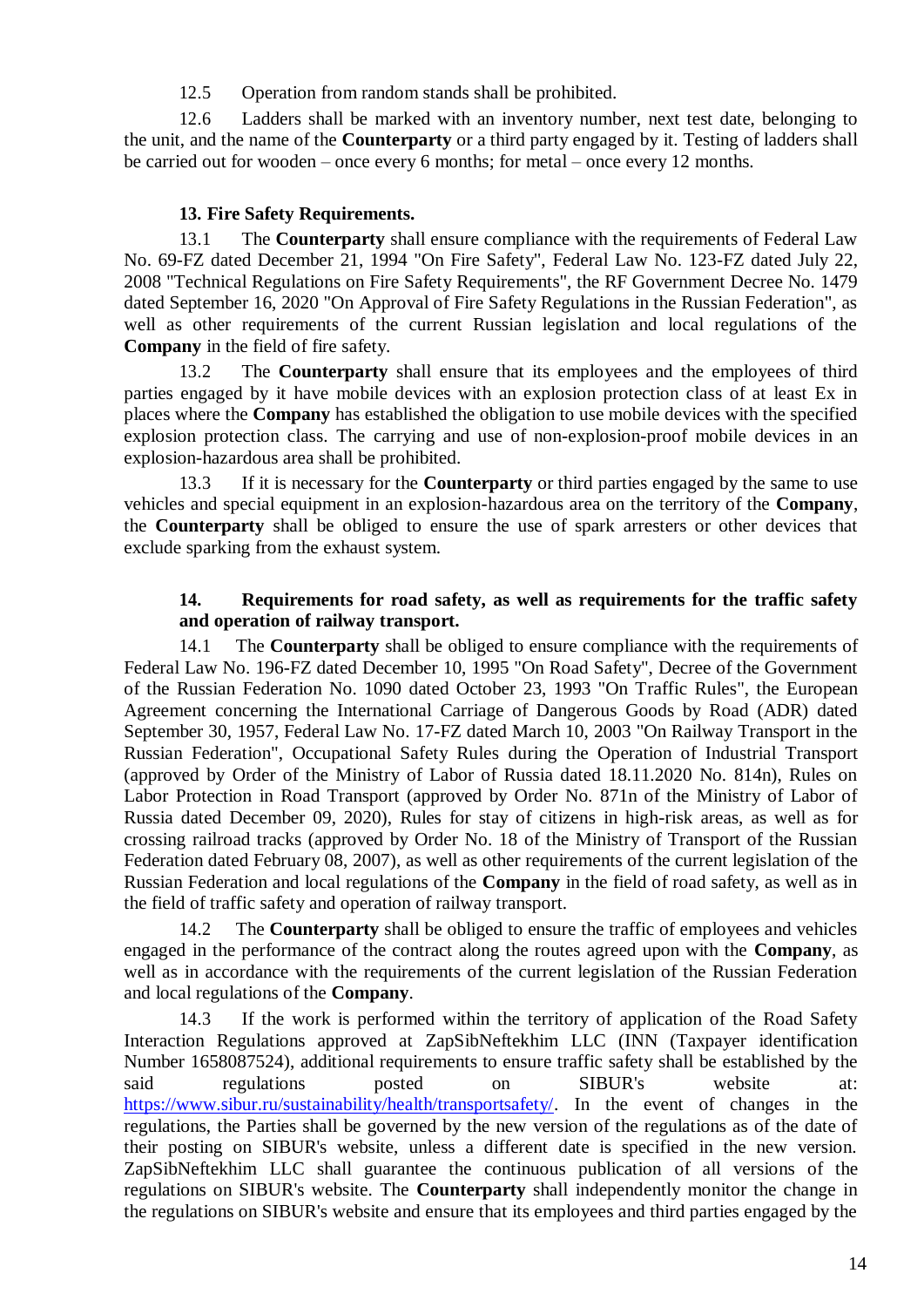**Counterparty** to perform the contract have reviewed and understood the new version of the regulations.

### **15. Radiation Safety Requirements.**

<span id="page-14-0"></span>15.1 The **Counterparty** shall ensure compliance with the requirements of Federal Law No. 3-FZ dated January 09, 1996 "On the Radiation Safety of the Population", as well as other requirements of the current legislation of the Russian Federation and local regulations of the **Company** in the field of radiation safety from the harmful effects of ionizing radiation.

#### **16. Requirements for the observance of labor discipline.**

<span id="page-14-1"></span>16.1 The **Counterparty** shall ensure that all employees and other persons engaged in the performance of the contract comply with the rules of conduct, prohibitions, and requirements determined by the Labor Code of the Russian Federation as well as local regulations of the **Company**.

16.2 To ensure a safe environment in the territory of the **Company**, the **Counterparty**  shall ensure that all employees and other persons engaged in the performance of the contract comply with the appearance standards. No one shall be allowed to be present in the territory of the **Company**:

- in shorts, knickers, Capri pants, leggings;

T-shirts, tops;

 $-$  in open toe/heels shoes.

16.3 On the territory of the **Company**, the **Counterparty** shall not allow their employees and third parties engaged by the **Counterparty** to launch and use any game applications and programs on any portable electronic devices, including those with augmented reality effect or using geolocation services (in particular, Pokemon Go, etc.).

16.4 The **Counterparty** shall prohibit their employees and employees of third parties engaged by the **Counterparty** from playing with equipment, tools, and dangerous entertainment on the territory of the **Company**.

16.5 In order to prevent cases of harm to human health (including bites), when performing the contract, the **Counterparty** shall be obliged to prevent their employees and employees of third parties engaged by the **Counterparty** from breeding or feeding stray animals (dogs, etc.).

16.6 The **Counterparty** shall ensure the correct behavior of its employees and third parties engaged thereby, prevent threats, insults, and other manifestations of aggression towards each other, the employees of the **Company** and their **Counterparties**, and employees who monitor the compliance with the HSE requirements of the **Company**.

16.7 In case of application of the representative of the **Company**, an employee of the **Counterparty** or a third party engaged by it shall introduce himself (tell the name of the organization, the employee of which he is, his position/profession, and full name).

#### **17. Environmental Requirements.**

<span id="page-14-3"></span><span id="page-14-2"></span>17.1 The **Counterparty**, as well as third parties engaged by the same, in the performance of works under the contract, shall independently carry out activities and bear responsibility according to the provisions of the current legislation of the Russian Federation in the field of environmental protection, sanitary and epidemiological legislation and rational use of natural resources.

17.2 The **Counterparty** shall be obliged to ensure compliance with all the requirements described in the following documents:

17.2.1 Federal Law No. 7-FZ dated January 10, 2002 "On Environmental Protection";

17.2.2 Federal Law No. 89-FZ dated June 24, 1998 "On Production and Consumption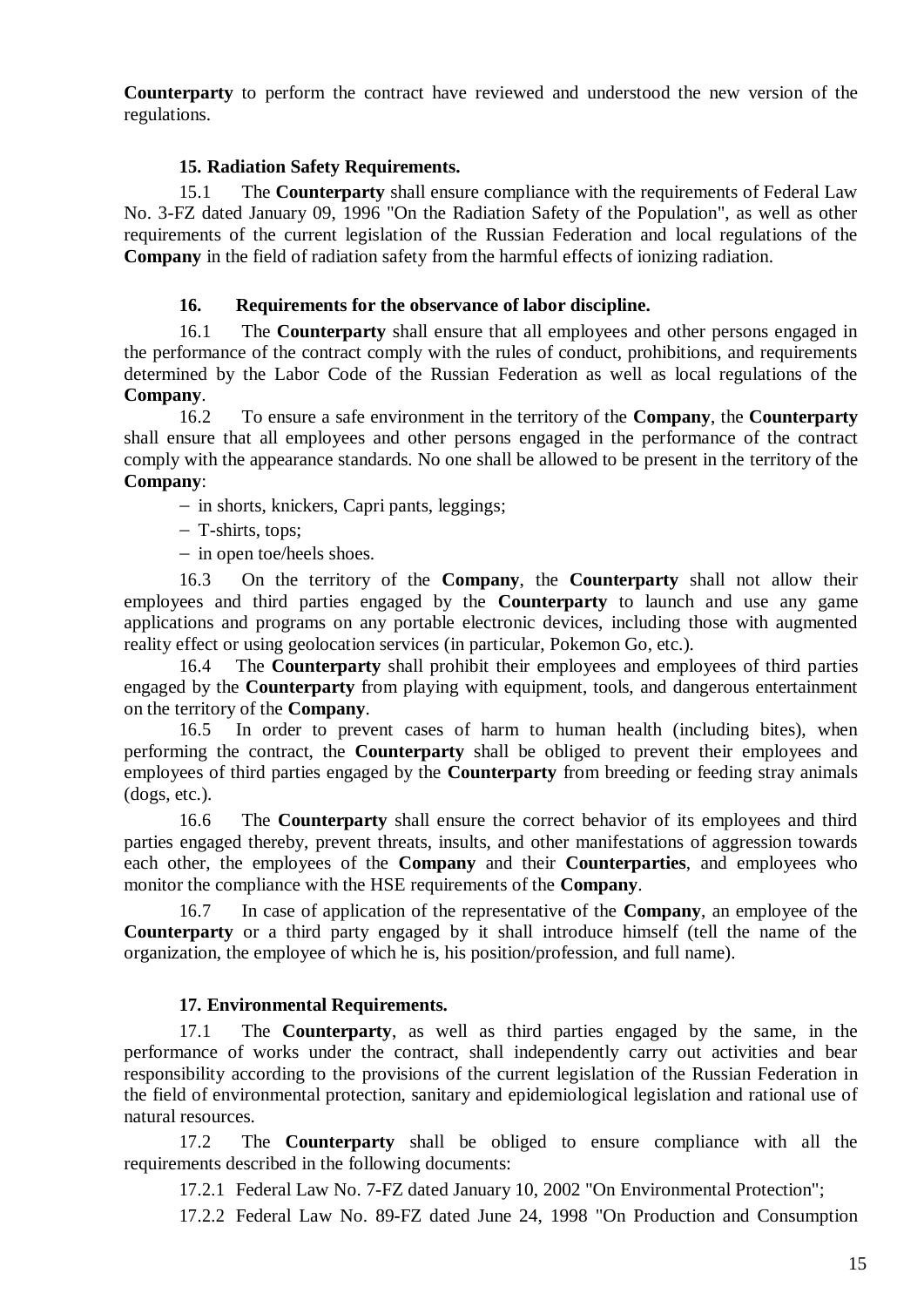Waste";

17.2.3 Federal Law of the Russian Federation No. 96-FZ dated May 04, 1999 "On Protection of Atmospheric Air"

17.2.4 The Water Code of the Russian Federation (approved by Federal Law No. 74-FZ dated June 03, 2006);

17.2.5 The Land Code of the Russian Federation (approved by Federal Law No. 136-FZ dated October 25, 2001);

17.2.6 International Financial Corporation Performance Standards on Environmental and Social Sustainability (IFC Performance Standards) applicable to the fulfillment of the **Company's** loan obligations;

17.2.7 Environmental and social management plans of the **Company** and own environmental and social management plans developed based on the **Company's** plans;

17.2.8 Other applicable regulatory legal enactments of the Russian Federation legislation describing the requirements regarding environmental protection and safety.

17.3 The **Counterparty** shall be obliged to independently and at their own expense ensure separate accumulation, timely removal, neutralization and/or disposal of their own production and consumption waste, proper organization and sanitary maintenance of waste accumulation areas.

17.4 The **Counterparty** shall be obliged to ensure the separate accumulation of their own production waste in areas that meet the requirements of Article 13.4 of 89-FZ "On Production and Consumption Waste", legislation regarding sanitary and epidemiological welfare of the population and other legislation of the Russian Federation, as well as the rules for the improvement of municipalities.

17.5 The **Counterparty** shall be obliged to independently keep records of their generated production waste, ensure the availability of passports of I - IV hazard waste and timely removal, including in accordance with the requirements of sanitary rules for the maintenance of populated areas.

17.6 The **Counterparty** shall be obliged to independently conclude relevant contracts with organizations that have a license for the collection, transportation, processing, removal, neutralization, disposal of own production waste of I - IV hazard classes, taking into account the requirements for the treatment of municipal solid waste.

17.7 The **Counterparty** shall be fully liable for the improper handling of production and consumption waste. Before the beginning of the contract performance, the **Counterparty** shall determine and agree with the **Company** upon the procedure for handling waste generated as a result of the activities of the **Counterparty** or third parties engaged by the same. Unauthorized or undivided accumulation of waste on the territory of the **Company** shall be prohibited. The **Counterparty** shall be fully responsible for the improper handling of production and consumption waste generated as a result of their activities or the activities of third parties engaged by the Counterparty. At the **Company's** request, the **Counterparty** shall be obliged, within three business days, to provide copies of any documents (including, but not limited to, primary accounting documents) confirming the proper handling of waste generated as a result of the activities of the **Counterparty** or third parties involved by the same.

<span id="page-15-0"></span>17.8 The Parties have agreed on the following procedure for handling waste generated during the contract performance:

17.8.1 If it is necessary to store waste on the **Company's** territory, the **Counterparty** shall be obliged to store it in specially designated areas agreed upon with the **Company**.

17.8.2 The **Counterparty** shall be obliged at their own expense to equip on the **Company's** territory areas of temporary accumulation of waste (containers) generated as a result of the activities of the **Counterparty** on the **Company's** territory, in accordance with the requirements of the current environmental, sanitary and epidemiological legislation of the Russian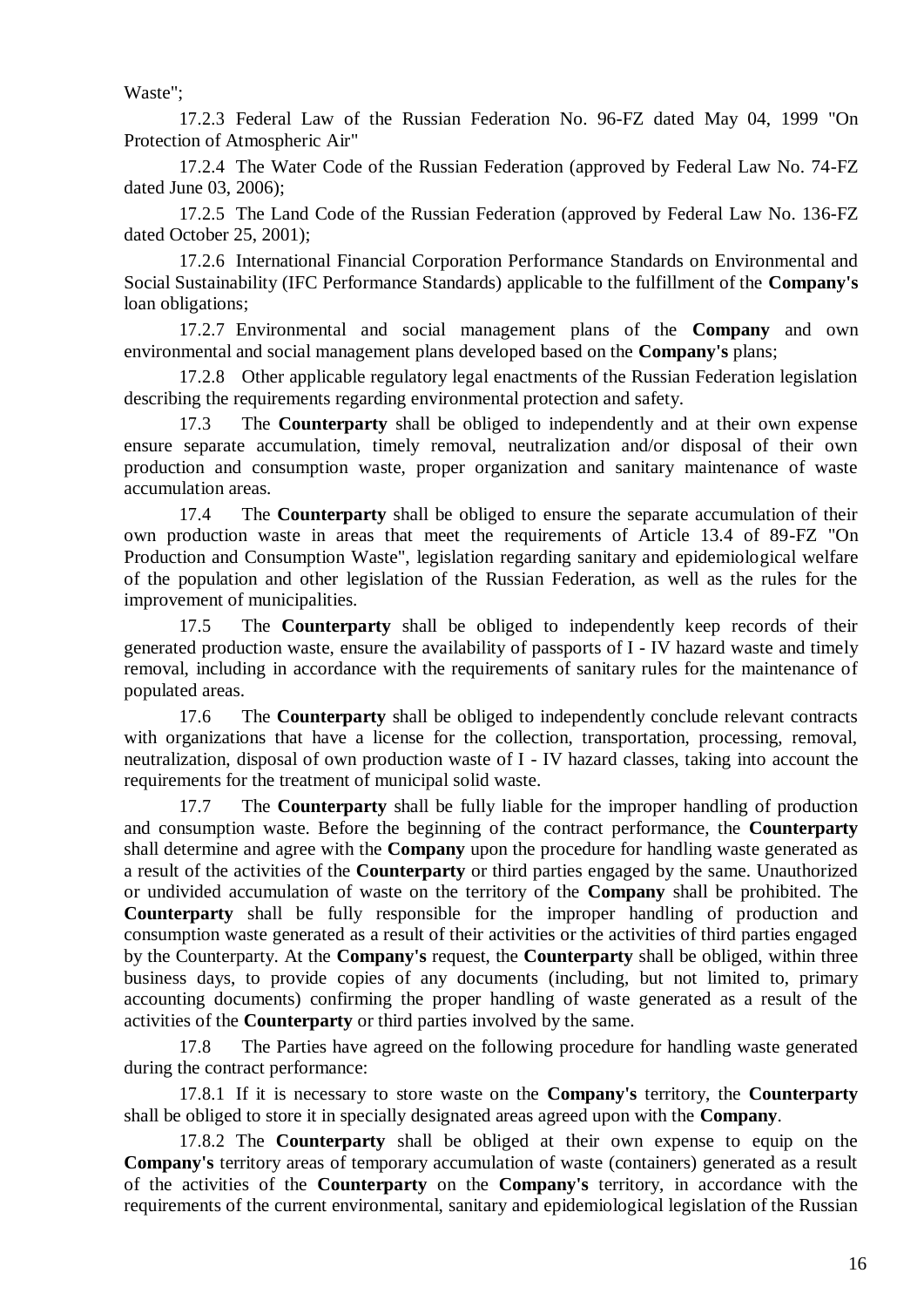Federation and prevent their temporary storage in areas not intended for waste storage.

17.8.3 The accumulation period shall not exceed the period established by environmental, sanitary and epidemiological requirements.

17.8.4 Food waste may be accumulated only in containers specially designed for this purpose with equipped lids (the use of galvanized containers without painting shall be prohibited).

17.8.5 Temporary waste accumulation areas shall be marked with the waste name and its hazard class for the environment.

17.8.6 The **Counterparty** shall be obliged to ensure the use and proper maintenance of waste accumulation areas in accordance with the requirements of the **Company**.

<span id="page-16-1"></span>17.9 The **Counterparty** and the third parties engaged by the same shall be obliged to prevent illegal deforestation or damage to forest plantations, damage to land. The **Counterparty** shall be obliged to prevent the traffic of employees and vehicles of the **Counterparty** and third parties engaged by the same outside roads on the territory not affected by construction.

<span id="page-16-2"></span>17.10 The **Counterparty** shall be obliged to ensure compliance with the rules of sanitary and fire safety in forests.

<span id="page-16-3"></span>17.11 The **Counterparty** shall be obliged to ensure compliance with the rules of hunting, as well as the rules governing fishing and other types of use of wildlife objects. The Counterparty shall be obliged to prevent fishing and hunting by their employees and employees of third parties engaged by the Counterparty.

<span id="page-16-4"></span>17.12 The **Counterparty** shall be obliged to ensure compliance with the rules for the protection of water bodies and water use rules when taking water, without removing water and when discharging wastewater into water bodies.

<span id="page-16-5"></span>17.13 The **Counterparty** shall be obliged to ensure compliance with the requirements for the protection of subsoil and the use of subsoil without a license for subsoil use, as well as to ensure compliance with the terms and conditions provided for by the license for subsoil use.

<span id="page-16-6"></span>17.14 The **Counterparty** shall be obliged to prevent the incineration of any waste and materials on the territory of the **Company** by their employees or employees of third parties engaged by the **Counterparty**.

<span id="page-16-7"></span>17.15 Deliberate or negligent contamination of the **Company's** territory with oil products and other substances that have a negative environmental impact, including waste from vehicle washing, shall be prohibited. The **Counterparty** shall be responsible for the organization of work/provision of services, including by the third parties engaged by the Counterparty, ensuring compliance with the prohibition specified in this Clause.

<span id="page-16-0"></span>17.16 The **Counterparty**, as well as third parties engaged by the same, shall comply with the requirements of the Clean Sweep Initiative, namely:

17.16.1 The **Counterparty** shall for the time period of provision of services accept the policy of PJSC "SIBUR Holding" to adhere to the principles of international program Operational Clean Sweep posted on SIBUR's website: [https://www.sibur.ru/sustainability/sibur\\_environment/](https://www.sibur.ru/sustainability/sibur_environment/) (hereinafter referred to as the Program).

17.16.2 When performing obligations under the contract the **Counterparty** shall comply with the Program and ensure the compliance with the same by their affiliates, in particular, to ensure prevention of release to/discharge into the environment of polymer pellets, flocks and powder, localization of scattered materials, prompt and efficient clean up and proper disposal of pellets, flocks and powder.

# <span id="page-16-8"></span>**18. Requirements for the investigation of incidents.**

18.1 The **Company** shall be entitled to conduct its own investigation of the incident and request explanations from the **Counterparty**. The **Counterparty** shall provide all necessary information (including on the third parties engaged by the Counterparty) for the investigation and, at the request of the **Company**, shall take part in the incident commission within the time frame specified by the **Company**.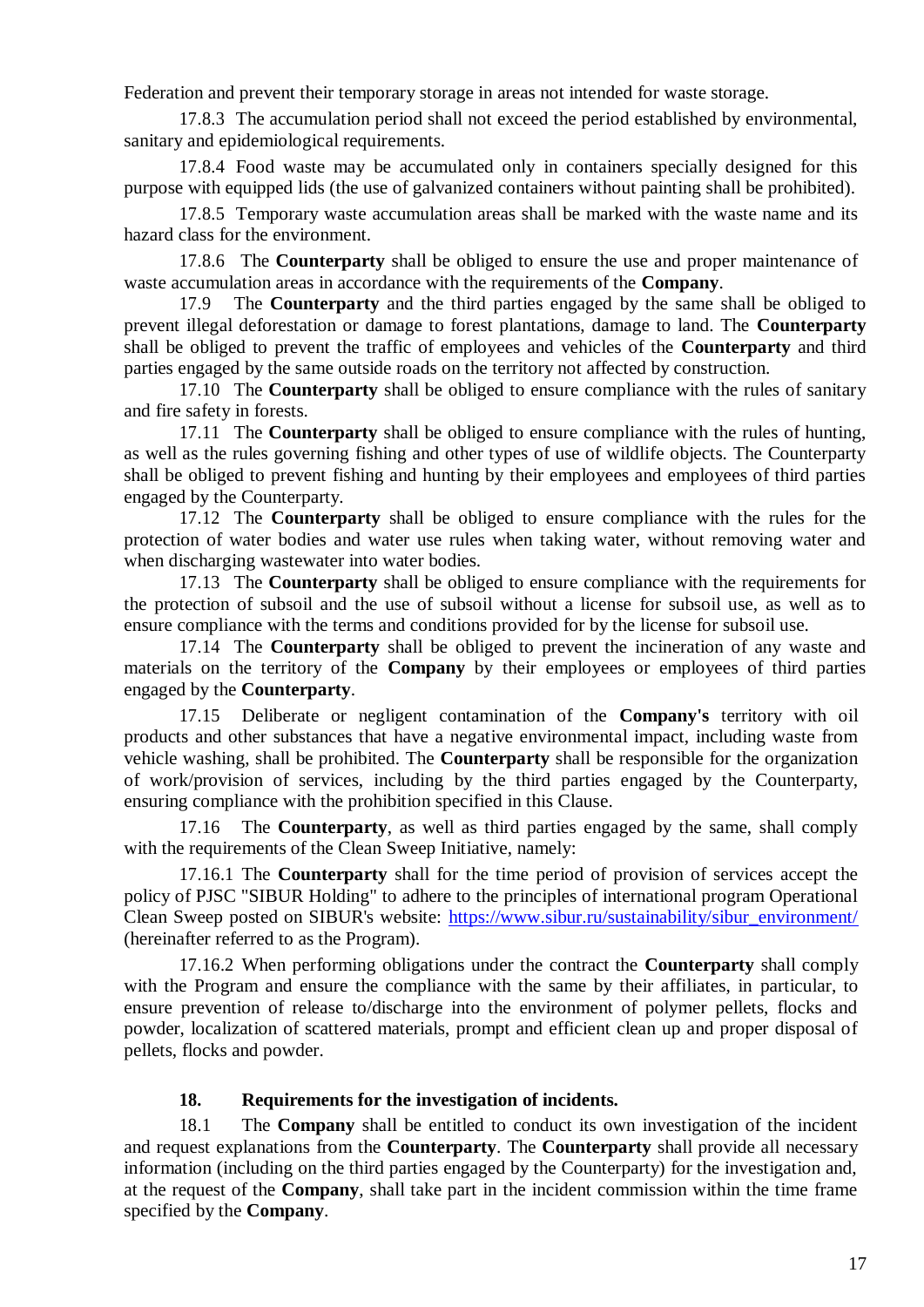18.2 Accidents that happened to the employees of the **Counterparty** or a third party engaged by the **Counterparty** shall be investigated by the **Counterparty** with the obligatory participation of the **Company's** representatives in the investigation.

18.3 The **Counterparty** and third parties engaged by the same to perform the contract shall notify the state supervision bodies about accidents that happened to their employees according to the procedure established by the current legislation.

# **19. Reporting requirements for the Counterparty.**

<span id="page-17-0"></span>19.1 The **Counterparty** shall provide the **Company** with information on the results of inspections for compliance by the **Counterparty** and third parties engaged by the same to perform the contract with the requirements of the current legislation in the field of HSE carried out by the state inspection bodies, inform the **Company** about violations, suspension of activities or cancellation of a license, termination of another permissive documentation required to carry out activities.

19.2 Every month (by the 5th day of the month following the reporting period), the **Counterparty** shall send to the **Company** to the email address of the representative of the unit supervising the performance of the contract on behalf of the **Company** and to the email address [contractorsafety@sibur.ru](mailto:contractorsafety@sibur.ru) a monthly HSE report and a certificate of identified hazardous situations and HSE violations for the previous month according to the established form. An up-todate form for filling out by the **Counterparty** of a monthly report about an incident with an incident classifier is posted on SIBUR's website a[t](https://www.sibur.ru/sustainability/production_safety/bc/) https://www.sibur.ru/sustainability/production safety/bc/ (file for downloading can be found at [https://www.sibur.ru/sustainability/production\\_safety/bc/Counterparty\\_Monthly\\_Construction\\_H](https://www.sibur.ru/sustainability/production_safety/bc/Counterparty_Monthly_Construction_HSE_Report.xlsx) [SE\\_Report.xlsx\)](https://www.sibur.ru/sustainability/production_safety/bc/Counterparty_Monthly_Construction_HSE_Report.xlsx).

19.3 The monthly report and information on the identified hazardous situations and HSE violations shall be submitted in a single file in editable \*.xlsx format. If the **Counterparty**  engages third-party employees, the monthly report and certificate of identified hazardous situations and HSE violations shall be filled out for each third party in a separate file for each reporting period.

19.4 The **Company** shall be entitled to request an HSE report and a report on detected HSE hazards and violations for each calendar week. In this case, a weekly report and a statement of identified HSE hazards shall be submitted on the first business day of the calendar week following the reporting week. The **Company** shall notify the **Counterparty** of the need to submit weekly reports in a separate letter.

19.5 When sending documents and reports, the **Counterparty** and third parties engaged by the same shall ensure the ability to identify the sender of the electronic document. If the **Company** performing the verification of documents cannot identify the sender and contact him/her, as well as cannot get access to the information system due to access restrictions, including in connection with the provision of a paid access, the document (report) shall be deemed not submitted.

19.6 If the **Company** finds out that the **Counterparty** or third parties engaged by the same fail to comply with the HSE requirements, the **Counterparty** shall send a certificate on the status of implementation of measures agreed with the **Company** to eliminate inconsistencies previously identified by the **Company** before the expiration of the elimination period set by the **Company**.

19.7 During the performance of works, as well as upon their completion the **Counterparty** shall be obliged to provide the following documents within the specified period:

| Document name  |    |         |          |                                         | <b>Submission period</b> |                                              |  |      |
|----------------|----|---------|----------|-----------------------------------------|--------------------------|----------------------------------------------|--|------|
| Certificates   | of | waste   | transfer | to                                      |                          | other within 10 (ten) calendar days upon the |  |      |
| Counterparties |    |         |          | completion of the work                  |                          |                                              |  |      |
| Calculation    | of | payment | for the  | negative   no later than March 1 of the |                          |                                              |  | year |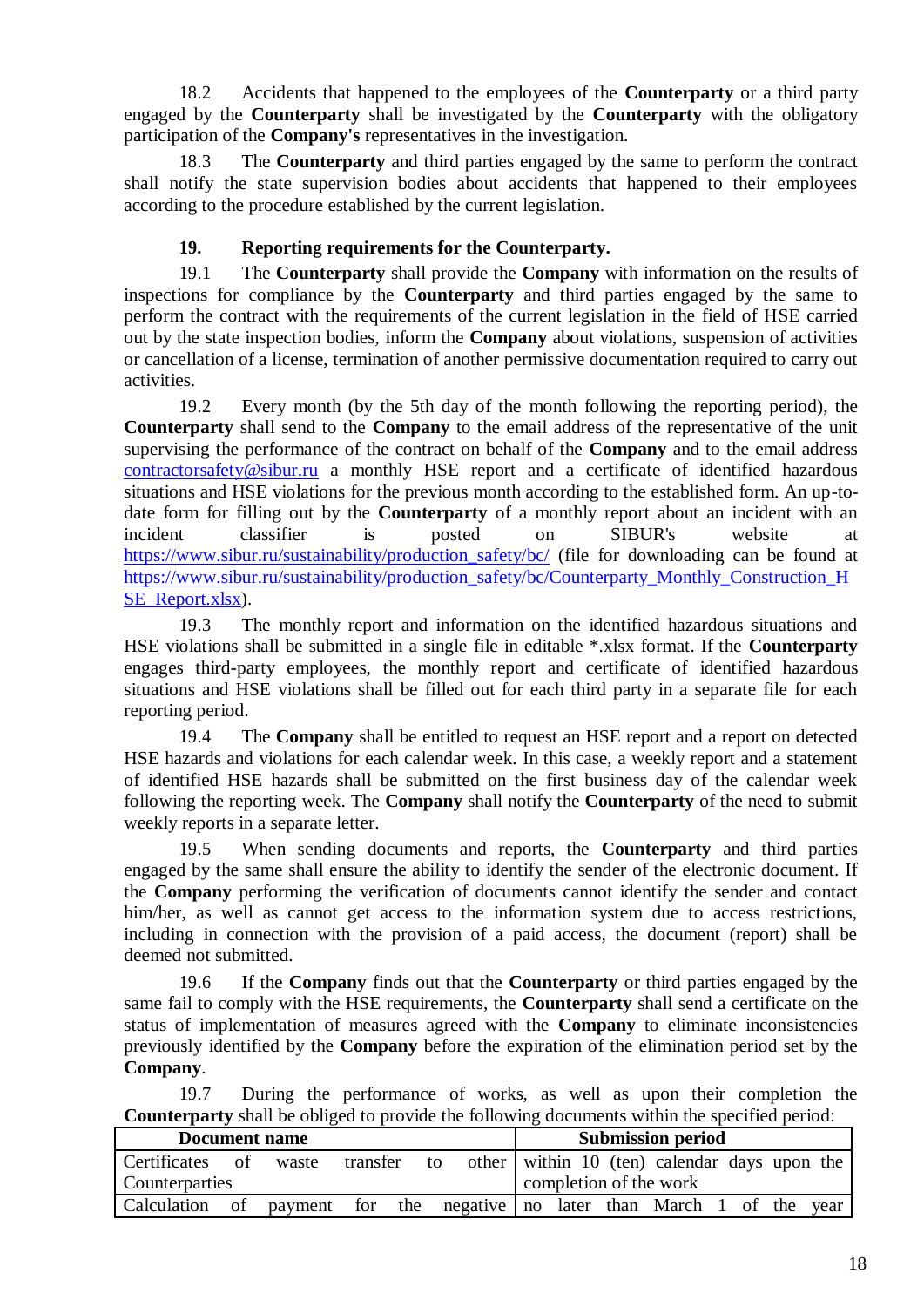| Document name                                                                    | <b>Submission period</b>                    |  |  |  |
|----------------------------------------------------------------------------------|---------------------------------------------|--|--|--|
| environmental impact with an acceptance mark of   following the reporting period |                                             |  |  |  |
| the regulatory body                                                              |                                             |  |  |  |
| Proof of making payment for a negative                                           | no later than March 1 of the<br>year        |  |  |  |
| environmental impact to the Territorial Directorate                              | following the reporting period              |  |  |  |
| of Rosprirodnadzor                                                               |                                             |  |  |  |
| Report 2-TP (waste)                                                              | no later than February 1 of the year        |  |  |  |
|                                                                                  | following the reporting period              |  |  |  |
| Report to the Territorial Department of Subsoil                                  | no later than April 1 of the year following |  |  |  |
| Use and Ecology (Cadaster) with an acceptance                                    | the reporting period                        |  |  |  |
| mark                                                                             |                                             |  |  |  |

## **20. The procedure for recording violations of the HSE requirements committed by the Counterparty.**

20.1 In case of violations of the requirements of the **Company** in the field of HSE, the Violation Report shall be drawn up according to the form established by the **Company**. Violation Reports in two copies shall be signed by the representatives of the **Company** or a person who discovered the violation and by the representatives of the **Counterparty**, or, if the representative of the **Counterparty** refuses to sign the report,

- unilaterally by the representative of the **Company** or by the person who discovered the violation, and shall constitute the grounds for the payment by the **Counterparty** of fines, the amounts of which shall be established by the contract and shall depend on the type of violation. Based on the Violation Report, the **Company** shall notify the **Counterparty** in writing of the need to transfer the amount of fine to the account of the **Company**. Prior to settlements with the **Counterparty**, the **Counterparty** shall provide the **Company** with a copy of the payment order on the transfer of the fine amount with the bank's mark. Without a copy of the payment order, the total amount payable to the **Counterparty** shall be reduced by the amount of the fine.

## **21. The procedure for the Counterparty's recording of a violation of KSR "Appearance on the territory of the Company in the state of alcoholic, narcotic, or other intoxication".**

<span id="page-18-0"></span>21.1 If there are suspicions that an employee of the **Counterparty** or a third party is on the territory of the **Company** in the state of alcoholic, narcotic, or other intoxication, or smuggles substances that cause alcoholic, narcotic or other intoxication to the **Company's** territory, the **Company** shall be entitled to implement any one or several of the following measures to record this fact:

prohibit an employee of the **Counterparty** or a third party from entering the territory of the **Company**;

- confiscate personal pass of the employee of the **Counterparty** or a third party, in respect of whom the violation was revealed;

- call an authorized person of the **Counterparty** and/or a third party and the person responsible for carrying out works on the part of the **Company** to draw up a Violation Report according to the form established by the **Company**;

- draw up a Violation Report according to the form established by the **Company** with the attachment of written explanations from the employee of the **Counterparty** or a third party. If the employee refuses to give explanations, such refusal shall be recorded in the Report. If the authorized representative of the **Counterparty** and/or a third party fails to appear and sign the Report within one hour from the moment the **Counterparty** and/or a third party are notified of the fact that a Report was drawn up against its employee, the person who discovered the violation shall execute the Report unilaterally with the involvement of two persons. In this case, the Report shall be deemed valid without the signature of the **Counterparty** and/or a third party. If the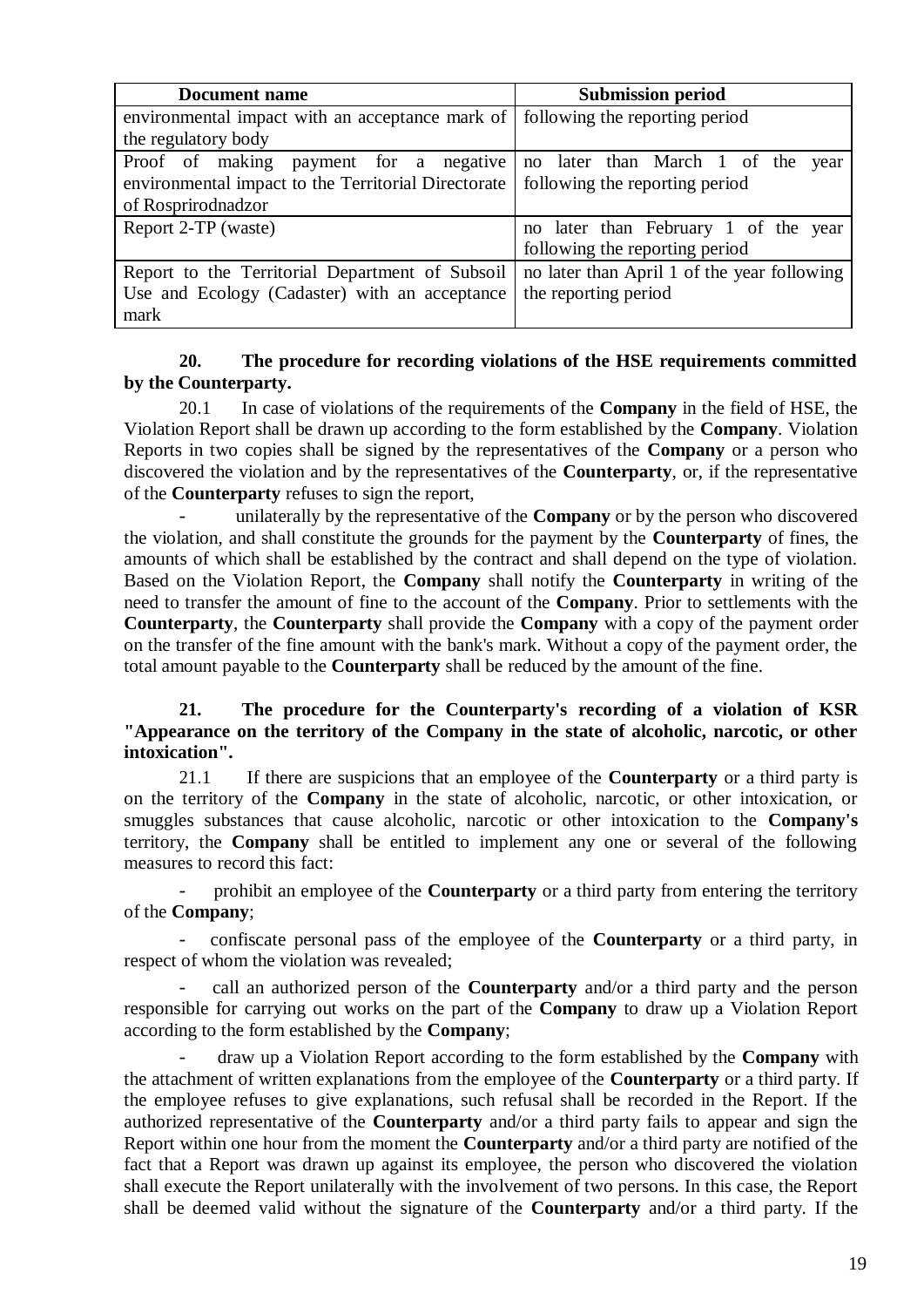employee of the **Counterparty** or a third party refuses to undergo a medical examination for the state of intoxication and/or fails to provide a medical report on the absence of a state of intoxication issued no later than 2 hours from the moment of drawing up the Report, the above Report shall be deemed the basis for imposing penalties on the **Counterparty** provided for by the contract. Record on the absence of a state of intoxication shall be submitted to the authorized representative of the **Company's** HSE Department no later than one business day after the medical examination;

- offer an employee of the **Counterparty** and/or a third party to pass a medical examination for intoxication. If the examination is carried out at the expense of the **Company**, the **Counterparty** shall reimburse the **Company** for the costs of examination if, according to the results of the examination, the state of intoxication is established. If the employee of the **Counterparty** and/or a third party, in respect of which the Violation Report was made according to the form established by the **Company**, refuses to pass a medical examination for the state of intoxication, the **Counterparty** shall arrange for a medical examination of the employee of the **Counterparty** and/or a third party in the municipal narcological dispensary within two hours after drawing up of the Report.

21.2 The **Company** shall be entitled not prohibit an employee of the **Counterparty**  and/or a third party in respect of which, according to Clause [21.1,](#page-18-0) the Violation Report was made according to the form established by the **Company**, from entering its territory to perform works under any contract concluded with the **Counterparty**. The exercise of this right by the **Company**  shall not relieve the **Counterparty** from the obligation to properly fulfill its obligations under the signed contracts within the time frame agreed upon by the Parties.

| Item No. | Violation involving payment of fine by the<br>Counterparty to the Company on a case-by-case<br>basis*                                                                                                                                                                                       | Reference to<br>the Clauses<br>of these HSE<br>requirements | Amount of<br>penalties,<br>thous, rub. |
|----------|---------------------------------------------------------------------------------------------------------------------------------------------------------------------------------------------------------------------------------------------------------------------------------------------|-------------------------------------------------------------|----------------------------------------|
|          | <b>Violations of Key Safety Rules (KSR)</b>                                                                                                                                                                                                                                                 |                                                             |                                        |
| 1 KSR    | Concealment of information about major, significant,<br>potentially dangerous incidents (except for the<br>violations provided for by Clause 1.1 of KSR and<br>Clause 1.2 of KSR of this List of Penalties).**                                                                              |                                                             | 300                                    |
| 1.1 KSR  | Concealment of information about the incident<br>resulting in the death of any person staying in the<br>territory of the <b>Company.</b> **                                                                                                                                                 | Clause 3                                                    | 1,000                                  |
| 1.2 KSR  | Concealment of information about the incident<br>resulting in harm of any severity to the health of any<br>person located on the <b>Company's</b> territory, an<br>accident, incident or fire (except for a violation<br>provided for in Clause 1.1 of KSR of this List of<br>Penalties).** |                                                             | 500                                    |

## **22. The List of Penalties to the Counterparty for violation of these Requirements:**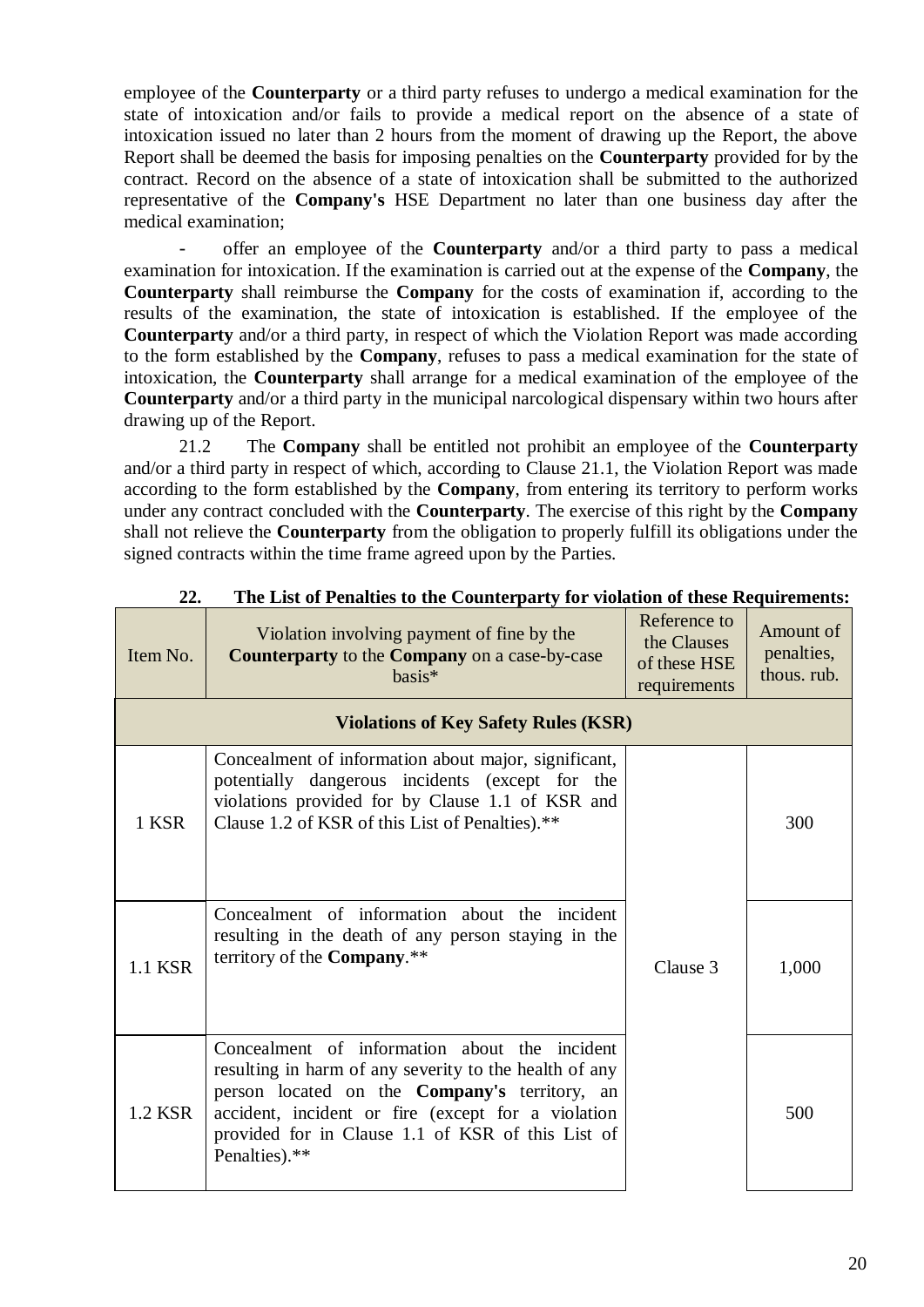| Item No.       | Violation involving payment of fine by the<br>Counterparty to the Company on a case-by-case<br>basis*                                                                                                                                                                                                                                                                                                   | Reference to<br>the Clauses<br>of these HSE<br>requirements | Amount of<br>penalties,<br>thous. rub. |
|----------------|---------------------------------------------------------------------------------------------------------------------------------------------------------------------------------------------------------------------------------------------------------------------------------------------------------------------------------------------------------------------------------------------------------|-------------------------------------------------------------|----------------------------------------|
| 2 KSR          | Perform highly hazardous works without a work<br>permit.                                                                                                                                                                                                                                                                                                                                                |                                                             | 300                                    |
| 3 KSR          | Disable or damage the integrity of interlocks, the<br>emergency shutdown system, and safety devices on<br>operating equipment without the relevant written<br>permission.                                                                                                                                                                                                                               |                                                             | 300                                    |
| 4 KSR          | Appearance (including presence) on the Company's<br>territory in a state of alcoholic, narcotic, or other<br>intoxication.                                                                                                                                                                                                                                                                              |                                                             | 300                                    |
| 5 KSR          | Smoking (including the use of aerosol/steam devices,<br>heating devices (including tobacco), as well as the<br>use of devices for the consumption of nicotine-<br>containing products) on the Company's territory<br>outside specially designated areas or the use of open<br>flames without special permission.                                                                                        |                                                             | 300                                    |
| 6 KSR          | Work at height without the use of collective<br>protective equipment accepted by the Company and<br>personal fall protection equipment.                                                                                                                                                                                                                                                                 |                                                             | 300                                    |
|                | <b>Violation of the HSE Requirements</b>                                                                                                                                                                                                                                                                                                                                                                |                                                             |                                        |
| 1              | the requirements of the<br>Violation<br>of<br>current<br>legislation of the Russian Federation and/or HSE<br>Requirements of the Company resulting in the death<br>of any person located on the territory of the<br>Company.                                                                                                                                                                            |                                                             | 1,000                                  |
| $\overline{2}$ | Violation of the requirements of the current<br>legislation of the Russian Federation and/or HSE<br>Requirements of the Company, resulting in harm of<br>any severity to the health of any person located on the<br>territory of the Company, an accident, incident or<br>fire on the territory of <b>Company</b> (except for the<br>violations provided for in Clause 1 of this List of<br>Penalties). |                                                             | 500                                    |
| 3              | Breakage of a support, breakage of a power line,<br>damage to equipment, pipelines, underground utilities<br>or other material damage due to the fault of the<br><b>Counterparty</b> (except for the violations provided for<br>in Clauses 1 and 2 of this List of Penalties). ***                                                                                                                      |                                                             | 300                                    |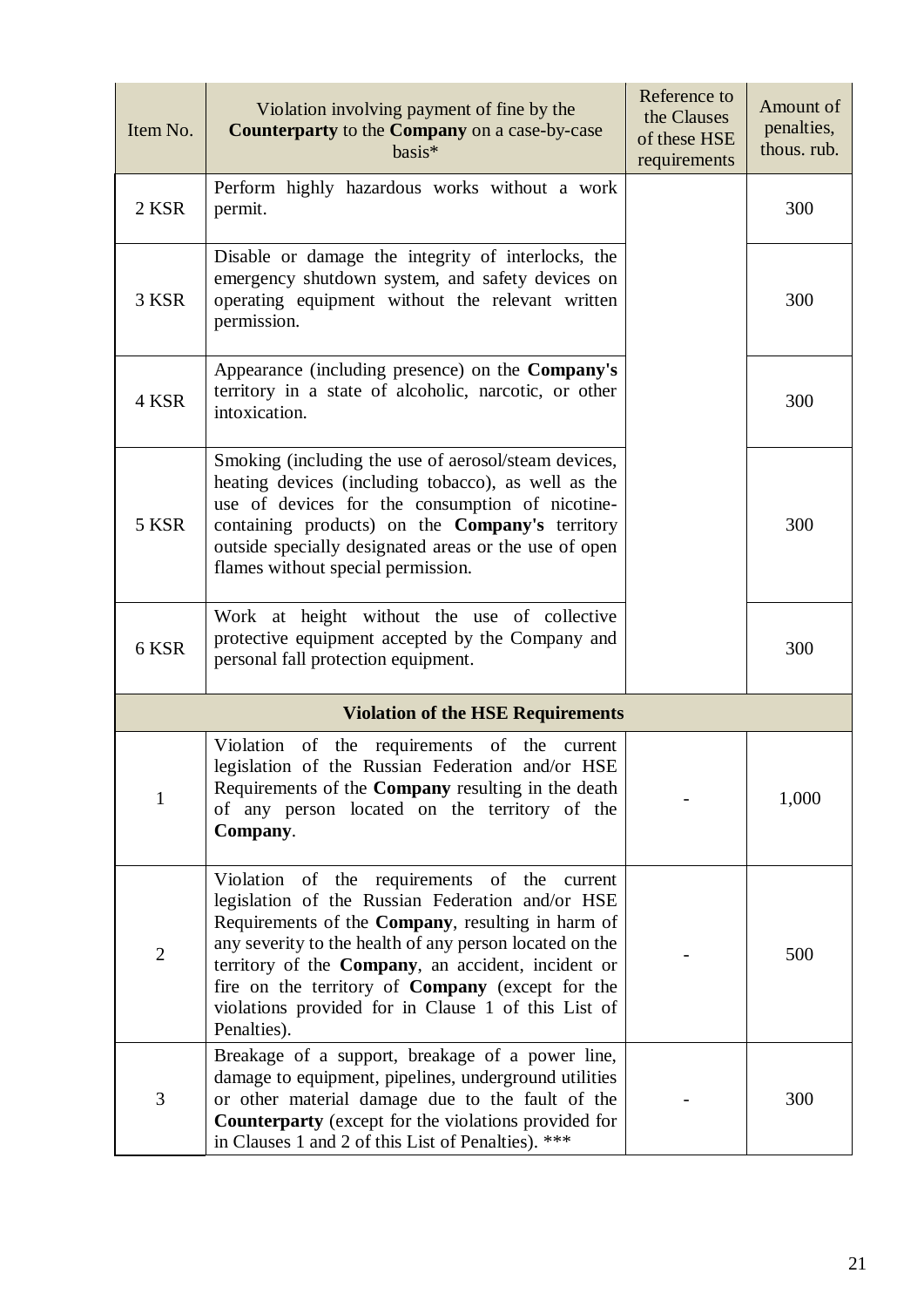| Item No.       | Violation involving payment of fine by the<br>Counterparty to the Company on a case-by-case<br>basis*                                                                                                                                                                                                                                                                                                                                                                                                                                                                                                                                            | Reference to<br>the Clauses<br>of these HSE<br>requirements | Amount of<br>penalties,<br>thous. rub. |
|----------------|--------------------------------------------------------------------------------------------------------------------------------------------------------------------------------------------------------------------------------------------------------------------------------------------------------------------------------------------------------------------------------------------------------------------------------------------------------------------------------------------------------------------------------------------------------------------------------------------------------------------------------------------------|-------------------------------------------------------------|----------------------------------------|
| $\overline{4}$ | Violation of the requirements of the work permit,<br>operations certificate, method statement, work plan,<br>or other permit documents for the right to perform<br>work, as well as the lack of HSE permits (except for<br>the violations provided for in Clauses 2 of KSR, 6 of<br>KSR of this List of Penalties).                                                                                                                                                                                                                                                                                                                              |                                                             | 150                                    |
| 5              | Resumption by the <b>Counterparty</b> of work previously<br>suspended by the <b>Company</b> until the elimination of<br>the identified HSE violations.                                                                                                                                                                                                                                                                                                                                                                                                                                                                                           |                                                             | 150                                    |
| 6              | Failure to comply with the deadlines determined by<br>the <b>Company</b> for the elimination of the previously<br>revealed HSE violations, as well as for providing the<br>information on the elimination of HSE violations<br>and/or implementation of HSE measures.                                                                                                                                                                                                                                                                                                                                                                            |                                                             | 100                                    |
| $\overline{7}$ | Providing false information (in whole or in part), as<br>well as making unidentifiable or false signatures,<br>numbering and details, other adjustments, including<br>aimed at non-compliance with HSE Requirements in<br>(certificates,<br>documents<br>protocols,<br>opinions,<br>certificates (including medical ones), work permits,<br>operations certificates, method statements, work<br>plans, and other documents) and copies thereof.                                                                                                                                                                                                  |                                                             | 150                                    |
| 8              | Involvement<br>the<br>by<br>the<br><b>Counterparty</b><br>in<br>of<br>the<br>performance<br>contractual<br>of<br>scope<br>work/performance of obligations under the contract<br>of the third parties without appropriate approval of<br>such third party (including cases of involvement of<br>employees under civil law contracts without<br>appropriate approval, as well as cases of failure to<br>provide a copy of the employment contract of the<br>employee at the request of the Company).                                                                                                                                               | Clauses 1.10-<br>1.10                                       | 100                                    |
| 9              | Absence/non-representation on the<br>Company's<br>territory of the Counterparty's occupational safety<br>specialists appointed and agreed upon with the<br>Company or the Counterparty's road safety<br>specialists or persons responsible for industrial<br>environmental control, for operations with production<br>consumption waste and compliance with<br>and<br>environmental legislation of the Counterparty or<br>failure to appoint persons responsible for safe<br>organization of work by the Counterparty in<br>accordance with the requirements for the organization<br>of the HSE management system on the Company's<br>territory. | Clauses 2.2-<br>2.10                                        | 100                                    |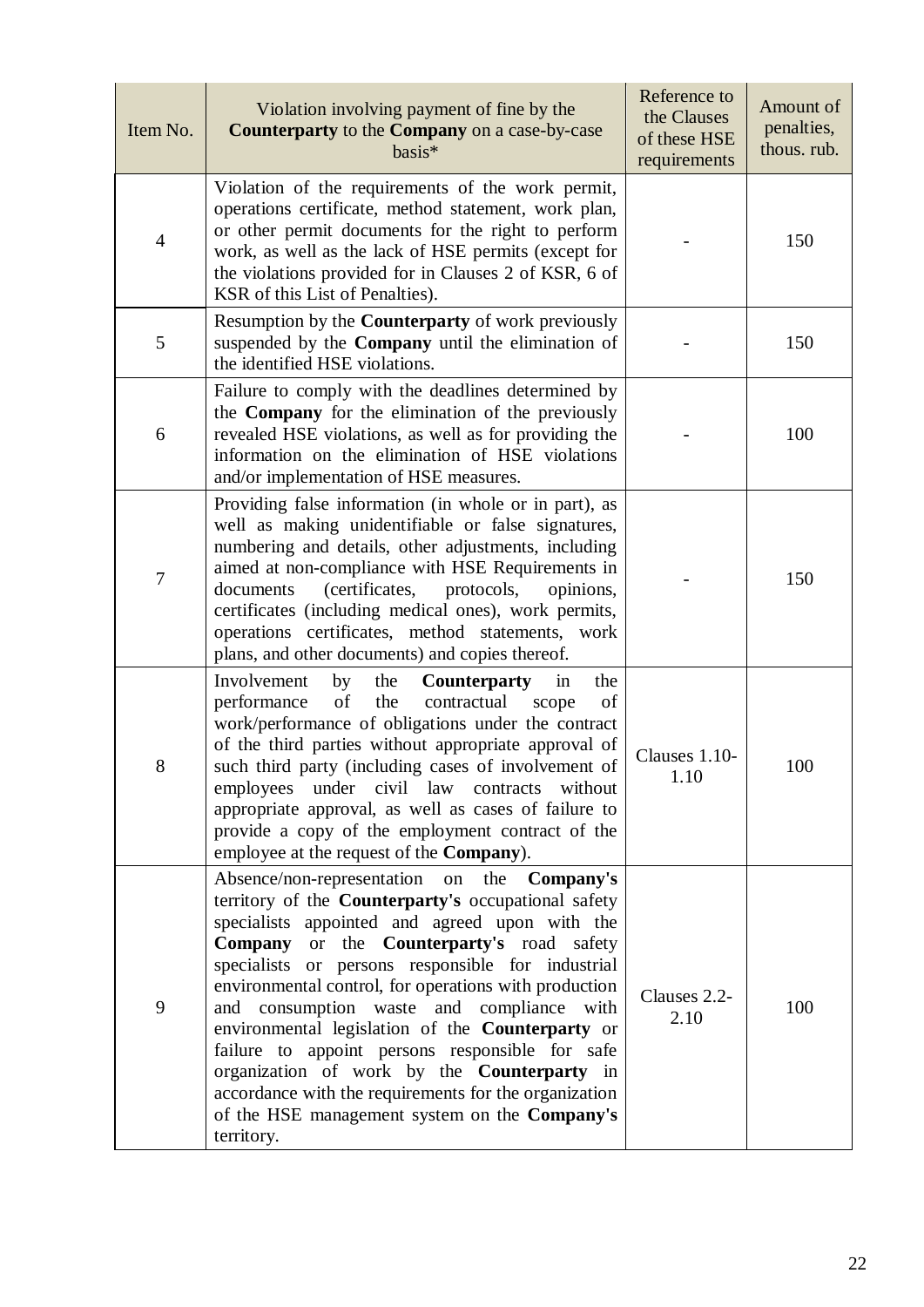| Item No. | Violation involving payment of fine by the<br>Counterparty to the Company on a case-by-case<br>basis*                                                                                                                                                          | Reference to<br>the Clauses<br>of these HSE<br>requirements | Amount of<br>penalties,<br>thous. rub.                                                                            |
|----------|----------------------------------------------------------------------------------------------------------------------------------------------------------------------------------------------------------------------------------------------------------------|-------------------------------------------------------------|-------------------------------------------------------------------------------------------------------------------|
| 10       | Violation of the requirements for the provision of<br>HSE documentation (except for the violations<br>provided for in Clause 2 of KSR, Clause 4 and Clause<br>7 of this List of Penalties).                                                                    | Clause 4                                                    | 100                                                                                                               |
| 11       | training,<br>Violation<br>the<br>requirements<br>for<br>of<br>certification, briefings and knowledge<br>tests of<br>employees in the field of HSE.                                                                                                             | Clause 5                                                    | 100                                                                                                               |
| 12       | Violation of the requirements for the organization of<br>examinations,<br>medical<br>mandatory<br>psychiatric<br>examination of employees.                                                                                                                     | Clause 6                                                    | 100                                                                                                               |
| 13       | Violation of the requirements in the field of medical<br>safety and health care.                                                                                                                                                                               | Clause 7                                                    | to be<br>determined in<br>accordance<br>with the<br>requirements<br>of the<br>Company in<br>the field of<br>MS&HC |
| 14       | Violation of the requirements for the provision and<br>use of personal protective equipment (except for the<br>violations provided for by Clause 6 of KSR, Clause 4<br>of this List of Penalties).                                                             | Clause 8                                                    | 50                                                                                                                |
| 15       | of the<br>requirements for<br>Violation<br>equipment,<br>materials, workplaces, and safe production of work.                                                                                                                                                   | Clause 9                                                    | 100                                                                                                               |
| 16       | Violation of safety requirements in the operation of<br>lifting equipment, including hoisting structures, as<br>well as loading and unloading work and placement of<br>cargo (except for the violation provided for by Clause<br>4 of this List of Penalties). | Clause 10                                                   | 100                                                                                                               |
| 17       | Violation of electrical safety requirements (except for<br>the violations provided for by Clause 2 of KSR,<br>Clause 4 of this List of Penalties).                                                                                                             | Clause 11                                                   | 100                                                                                                               |
| 18       | Violation of safety requirements during work at<br>height (except for the violations provided for by<br>Clause 2 of KSR, Clause 6 of KSR of this List of<br>Penalties).                                                                                        | Clause 12                                                   | 100                                                                                                               |
| 19       | Violation of fire safety requirements (except for the<br>violations provided for by Clause 2 of KSR, Clause 5<br>of KSR, Clause 4 of this List of Penalties).                                                                                                  | Clause 13                                                   | 100                                                                                                               |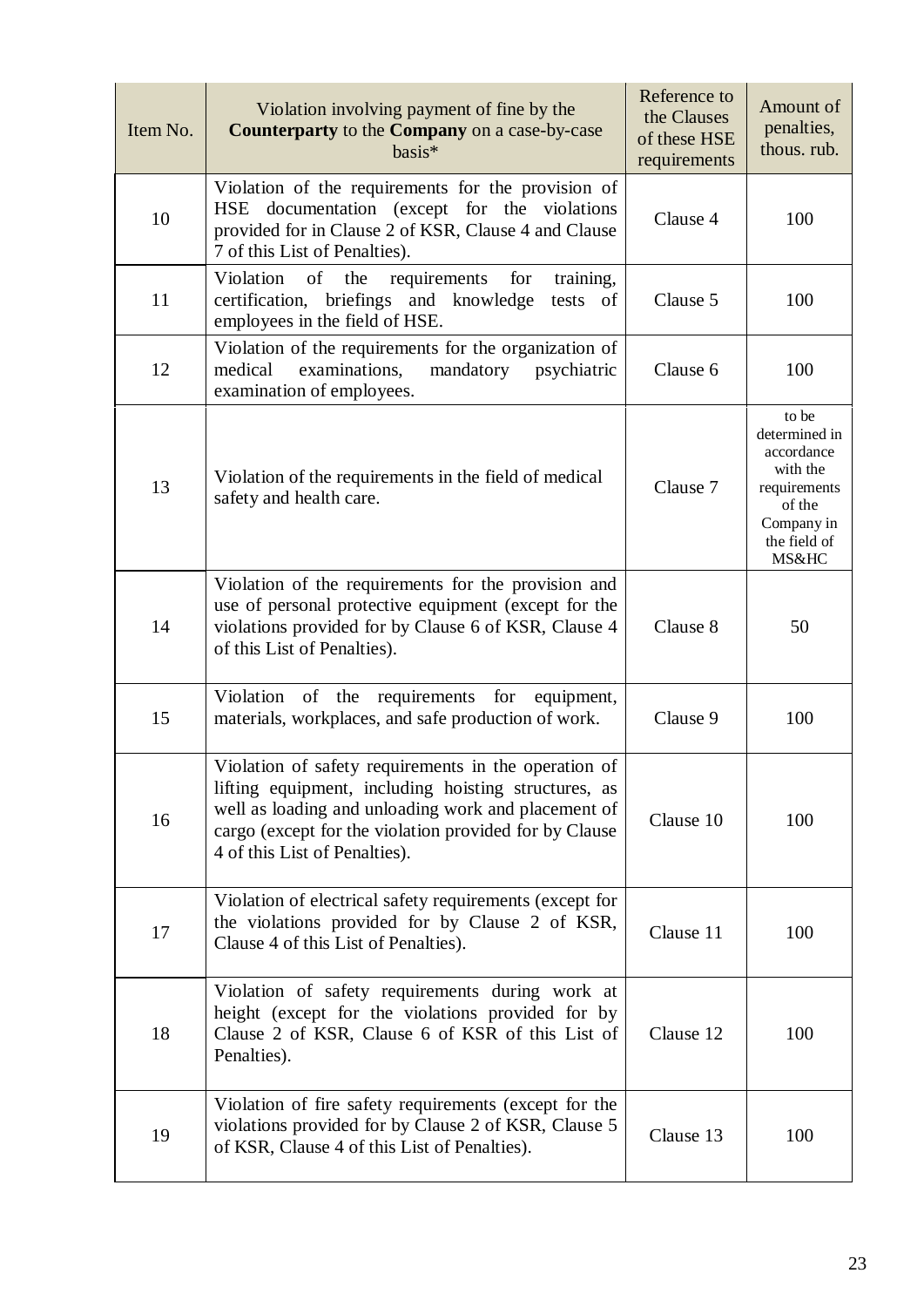| Item No. | Violation involving payment of fine by the<br>Counterparty to the Company on a case-by-case<br>basis*                                                                                                                                                                                                                                                                                                                                                                                                                                                                                                                                                                                                                                                 | Reference to<br>the Clauses<br>of these HSE<br>requirements | Amount of<br>penalties,<br>thous. rub. |
|----------|-------------------------------------------------------------------------------------------------------------------------------------------------------------------------------------------------------------------------------------------------------------------------------------------------------------------------------------------------------------------------------------------------------------------------------------------------------------------------------------------------------------------------------------------------------------------------------------------------------------------------------------------------------------------------------------------------------------------------------------------------------|-------------------------------------------------------------|----------------------------------------|
| 20       | Violation of the requirements for road safety, as well<br>as the requirements for traffic safety and operation of<br>railway transport.                                                                                                                                                                                                                                                                                                                                                                                                                                                                                                                                                                                                               | Clause 14                                                   | $100***$                               |
| 21       | Violation of radiation safety requirements.                                                                                                                                                                                                                                                                                                                                                                                                                                                                                                                                                                                                                                                                                                           | Clause 15                                                   | 100                                    |
| 22       | Violation of requirements for the observance of labor<br>discipline.                                                                                                                                                                                                                                                                                                                                                                                                                                                                                                                                                                                                                                                                                  | Clause 16                                                   | 100                                    |
| 23       | Violation of environmental requirements:                                                                                                                                                                                                                                                                                                                                                                                                                                                                                                                                                                                                                                                                                                              | Clause 17                                                   |                                        |
| 23.1.    | Violation of environmental requirements (including<br>non-compliance with the requirements of the current<br>legislation of the Russian Federation and local<br>regulations of the Company regarding environmental<br>protection and safety; the procedure for handling<br>waste generated as a result of the activities of the<br>Counterparty or third parties engaged by the same,<br>including temporary storage of waste in areas not<br>designated for these purposes, failure to fulfill the<br>obligation to timely waste removal, littering the<br>territory of the Company, as well as failure to<br>comply (in whole or in part) with the requirements<br>for the provision of reporting documents confirming<br>proper waste management). | Clauses 17.1-<br>17.8, 17.16                                | 250                                    |
| 23.2     | Illegal deforestation or damage to forest plantations<br>or damage to land, as well as the traffic of employees<br>and vehicles of the Counterparty and third parties<br>engaged by the same outside roads on the territory<br>not affected by construction.                                                                                                                                                                                                                                                                                                                                                                                                                                                                                          | Clause 17.9                                                 | 200                                    |
| 23.3     | Violation of the rules of sanitary or fire safety in<br>forests.                                                                                                                                                                                                                                                                                                                                                                                                                                                                                                                                                                                                                                                                                      | <b>Clause 17.10</b>                                         | 200                                    |
| 23.4     | Violation of hunting rules, rules governing fishing<br>and other types of use of wildlife objects                                                                                                                                                                                                                                                                                                                                                                                                                                                                                                                                                                                                                                                     | <b>Clause 17.11</b>                                         | 150                                    |
| 23.5     | Violation of the rules of protection of water bodies or<br>rules of water use when taking water, without<br>removing water and when dumping wastewater into<br>water bodies.                                                                                                                                                                                                                                                                                                                                                                                                                                                                                                                                                                          | <b>Clause 17.12</b>                                         | 150                                    |
| 23.6     | Violation of the requirements for the protection of<br>subsoil or the use of subsoil without a license for<br>subsoil use or in violation of the terms and conditions<br>provided for by the license for subsoil use.                                                                                                                                                                                                                                                                                                                                                                                                                                                                                                                                 | <b>Clause 17.13</b>                                         | 400                                    |
| 23.7     | Incineration of any waste and materials on the<br>territory of the Company.                                                                                                                                                                                                                                                                                                                                                                                                                                                                                                                                                                                                                                                                           | Clause 17.14                                                | 150                                    |